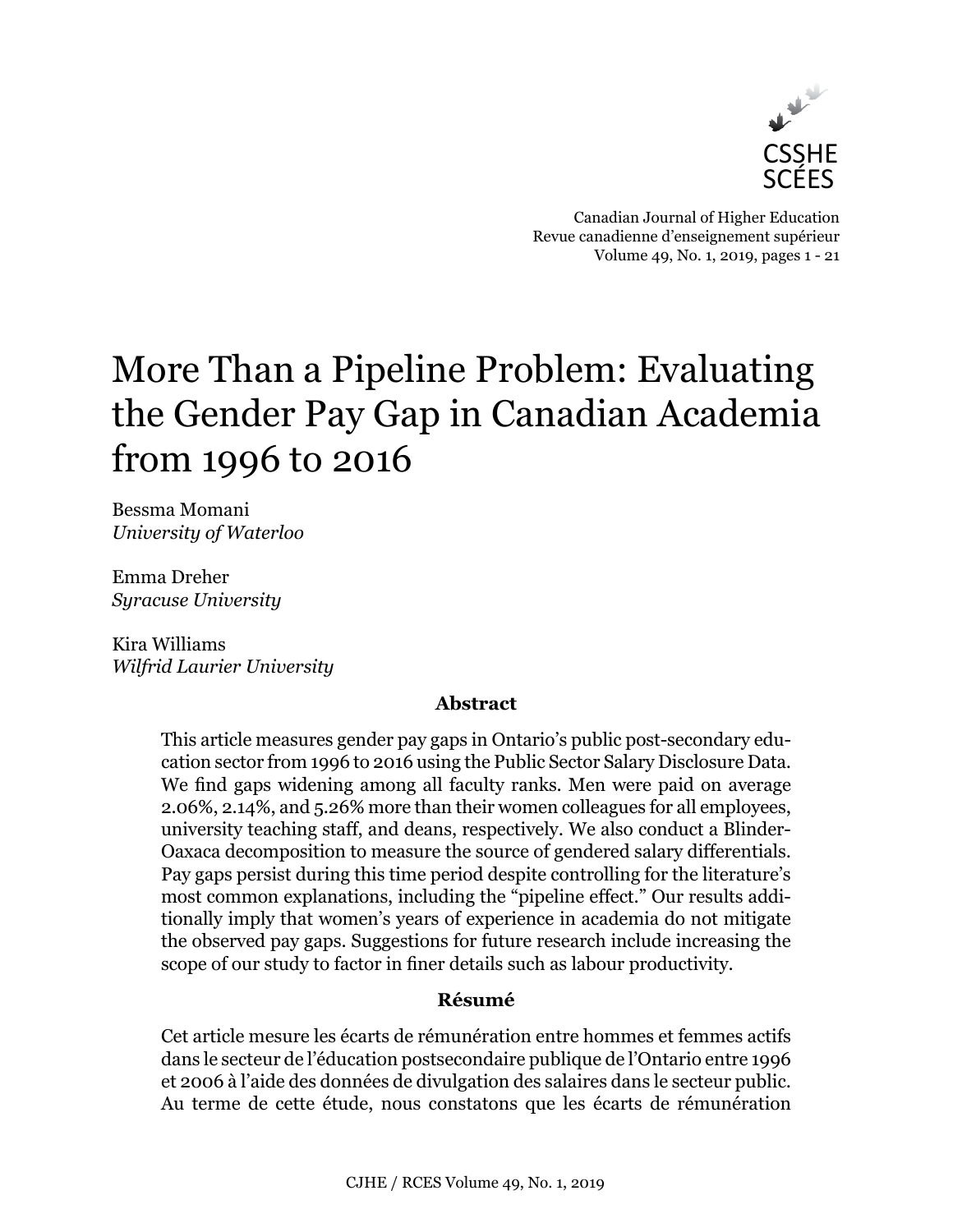s'agrandissent à tous les niveaux du corps professoral. Sur la période étudiée, les hommes étaient payés en moyenne respectivement, 2,06%, 2,14%, et 5,26% de plus que leurs collègues femmes pour tous les employés, le personnel enseignant des universités, et les doyens. Nous procédons également à une décomposition de Blinder-Oaxaca afin de mesurer la source des écarts de salaire différenciés selon le genre. Les écarts de rémunération persistent pendant cette période, malgré les principales explications fournies par la littérature, notamment "l'effet de pipeline." Nos résultats montrent en outre que les années d'expérience des femmes dans les universités n'atténuent pas les écarts de rémunération observés. Augmenter la portée de notre étude afin de prendre en compte des dimensions plus fines tels que la productivité au travail, est une des pistes futures de recherche qu'ouvrent cette analyse.

#### **Introduction**

Do gender pay gaps exist in Canadian society, and, if so, then how are they changing over time? Men, young people, and wealthier individuals tend to believe that enough policy attention has already been paid to gender equity, and 42% of women and 60% of men similarly assert that the government is currently doing enough to promote equal opportunities for women (Ipsos Public Affairs, 2017). Policy attention to pay inequity has not diminished. Indeed, the 2018 Federal Budget released by the Trudeau government in February 2018 focused specifically on issues of gender equality, including the aim of improving the economic inclusion of women and advancing the status of women across all facets of Canadian society (Government of Canada, 2018).

It has been over three decades since the *Employment Equity Act* was passed in 1987, yet addressing the persistent gender pay gap remains as relevant as ever. This evaluation is particularly timely in the Province of Ontario—the home of many of Canada's largest research universities, and the focus of additional, in-depth analysis—which marked the 30th anniversary of its provincial *Pay Equity Act* in 2017. In the decades since the Act was passed, the gender pay gap has narrowed from 36% to 26%—though there is still much work to be done in closing the gap altogether (Pay Equity Commission, 2018).

Our paper analyzes the existence and characteristics of gender pay gaps in one of our most progressive spaces: university campuses. Testing whether pay gaps exist, we find that sociocultural and socio-economic challenges that women face also exist in academia writ large—and, in some cases, to a greater extent than in other public-sector employment. Therefore, while some suggest that gender equity has been achieved, our research findings point to the persistence of gender gaps in representation and pay in higher administrative roles throughout Canadian universities.

The Canadian Association of University Teachers (CAUT; 2011) suggested that the pay gap in Canadian academia, as in the United States, has narrowed over time. Others have also noted that gains have been made toward gender equity within Canadian academia, but that women are consistently under-represented and underpaid (Eddy & Ward, 2015; Bichsel & McChesney, 2017). We examined these claims using new and comprehensive data.

We took an in-depth look at equal pay for equal work by gender in Ontario's academic institutions and found the gap *widening* among all faculty ranks. Looking at data between 1996 and 2016, we found significant ( $p < 0.01$ ) gaps: men were paid on average 2.06%,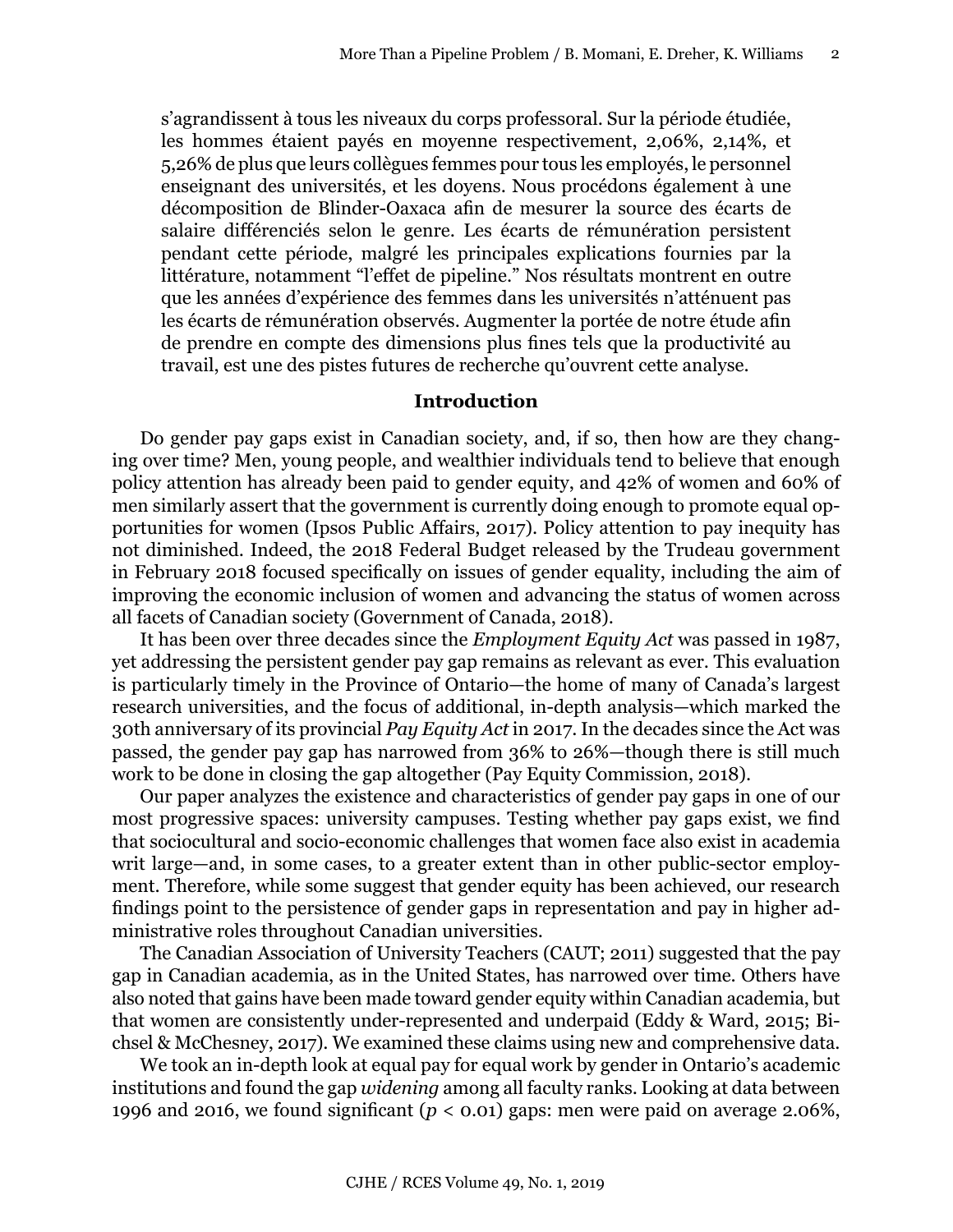2.14%, and 5.26% more than their women colleagues for all employees, university teaching staff, and deans, respectively. We also extended our analysis to look at pay gaps by institution and academic discipline, as well as changes in gaps over time. We also conducted a Blinder-Oaxaca decomposition to measure the source of gendered salary differentials. Given that we controlled for the literature's most common explanations, including the "pipeline" issue, these results were especially worrying; pay gaps increase as women faculty move up the echelons of the university system.

When we compared universities to other Ontario publicly funded institutions,<sup>1</sup> academia was among the worst offenders in pay gap disparities—only behind health care and the judiciary. We thus find strong evidence to challenge the common perception that universities are closing gender pay gaps, raising doubts about the progressive nature of academic institutions, as discussed in this paper. Finally, and perhaps more troubling, we find these pay gaps are even more prominent among the top research-based universities, also known as U15.

#### **Policy Interventions as a Remedy?**

Strengthening legislative safeguards to ensure equal pay for equal work has been seen as one way to address the gender pay gap. Interestingly, however, the impacts of equal pay for equal work legislation have largely been mixed. Leveraging synthetic-control methods, McDonald and Thornton (2016) found that the 1987 *Pay Equity Act* in Ontario "failed to affect women's pay relative to men," and that while Quebec's *Pay Equity Act* was more successful, this success has been accompanied by "slightly reduced employment ratios" (p. 467). This is to say that, despite legislation aimed at addressing pay disparities among men and women, the most prominent Canadian interventions have not been able to close the gap fully—and the Ontario legislation had no discernible impact on gender pay gaps.

Conscious efforts to circumvent the requirements of the legislation—or willful ignorance to avoid having to make the necessary efforts to become and remain compliant—are counterproductive to the purported aims of the *Pay Equity Act*, and undermine its effectiveness. One survey undertaken in the early 1990s of 27 private-sector firms in Toronto, Ontario, found that nearly 60% of surveyed firms "found pay equity to be a significant administrative burden"—with legislation failing to substantively improve the pay gap for women (McDonald & Thornton, 1998, p. 201).<sup>2</sup> Additionally, non-compliance or "manipulation of the requirements" of the legislation was evident in over one-third of firms surveyed. Observed non-compliance varied in severity, and while "ignorance or misunderstanding" was attributed to some cases, other cases presented showed non-compliance to be "clearly intentional" (p. 194). Another interviewee acknowledged that men and women do not see the same rate of progression with respect to pay bands.

Research on the implications of the *Pay Equity Act* at Ontario universities was similarly disappointing. Drawing on resources from the Council of Ontario Universities and the Ontario Confederation of University Faculty Associations—in addition to a survey completed between 1997 and 2000 of faculty at all major Ontario universities—McDonald and Thornton (2001) found that faculty at all Ontario institutions was classified as a "male job class." This classification is based on the Pay Equity Commission's guidelines, which would have taken into consideration characteristics such as "historical incumbency" of a given role alongside "gender stereotypes of the fields of work" when determining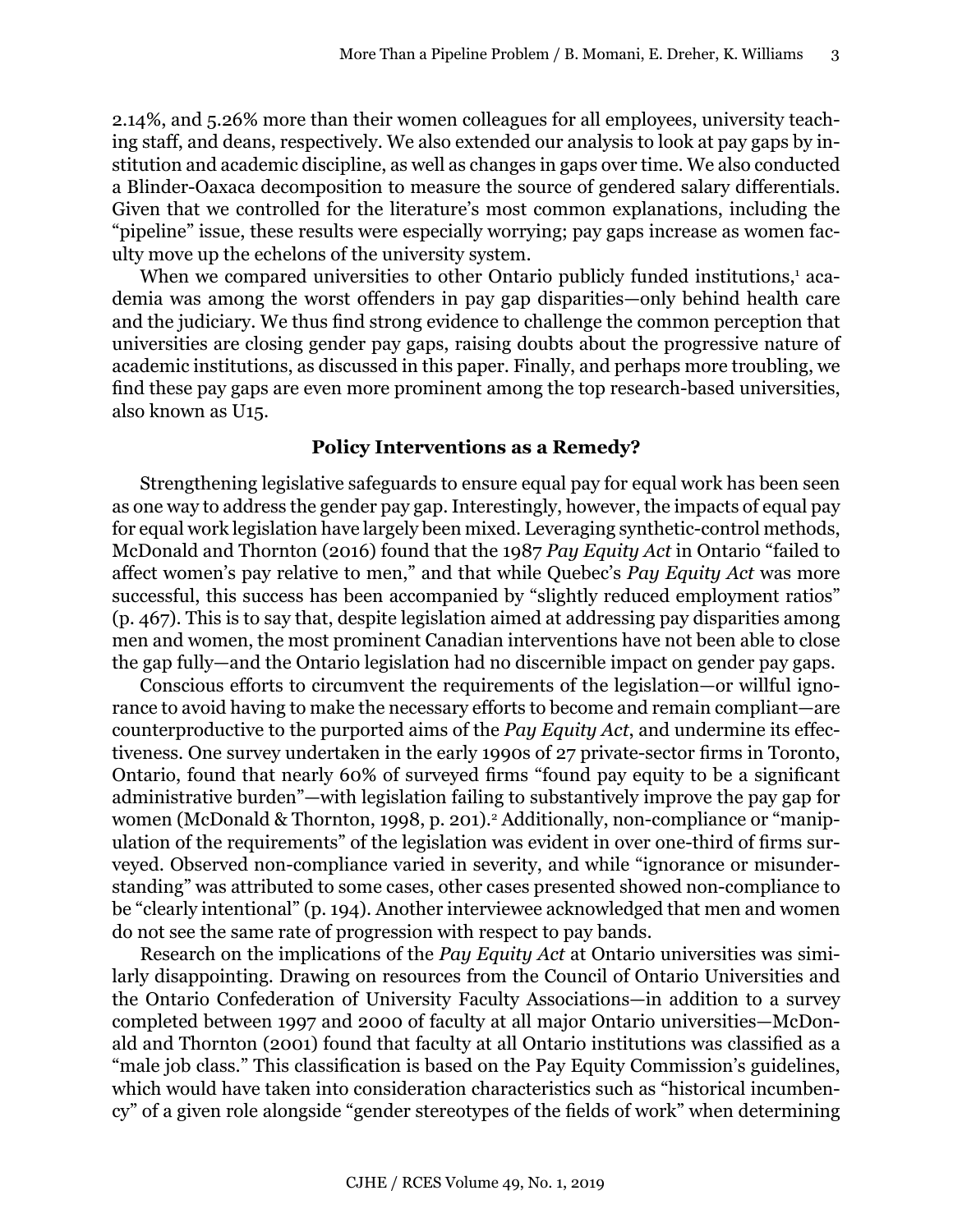the job class assigned to all faculty at Ontario universities (*Pay Equity Act*, R.S.O. 1990, c. P.7, s. 1 (5)). As a result, institutions thus had "no obligations under the Pay Equity Act to adjust salaries of its female professors" (McDonald & Thornton, 2001, p. 360).

Despite this, however, pay equity should apply here. While there is evidence that many institutions did provide salary adjustments for women faculty, these efforts were described as a "one-time event and no procedures for monitoring salary determination in the future were put in place" (p. 364). Furthermore, the legislation itself did not stipulate any reassessment of the job class after it was defined—meaning that universities were under no obligation to reassess job classifications even as the percentage of women faculty steadily increased in the years that followed. Despite evidence of improvement in the gender pay gap since the 1987 legislation was enacted, its effects have been modest at best. McDonald and Thornton (2001) noted that women faculty have likely been disadvantaged by the classification of all faculty jobs in Ontario as a singular male job class.

# **Explaining the Absence of Equal Pay for Equal Work by Gender in Academia**

An interdisciplinary review of existing literature on the salary gap among women in higher academic administration revealed a number of theories, many of which hinge on the central argument that the gap in earnings for women in academia can often be explained by structural disadvantages within university settings, which result in career stagnation and women working in lower-paying academic fields. Other factors cited in the literature include productivity measures that tend to disadvantage women based on their contributions in the workplace.

# **Previous Work on the "Gender Pay Gap" in Labour Economics**

A number of papers have analyzed the determinants of salary in academia, including gender, in the Canadian context. Warman, Woolley, and Worswick (2010) found persistent but declining earnings differentials between men and women who were full-time instructional staff in all Canadian universities between 1970 and 2001. Two detailed analyses of salary differentials at the University of Manitoba from 1993 to 2013 likewise found substantial gaps in a similar study group, which were mostly explained by differences in academic rank (Brown, Troutt, & Prentice, 2011; Brown & Troutt, 2017). These papers made use of more advanced ordinary least squares estimation and Blinder-Oaxaca decomposition, using age, gender, academic rank, and education as control variables. Three key limitations of these papers, however, was their inclusion of only full-time teaching staff, inability to track individuals across institutions, and lack of formal definition for occupational classification. We address all three of these issues in this paper.<sup>3</sup> The Canadian Association of University Teachers (2018) identified a median wage gap between women and men in Canadian universities of approximately 10% or CAD\$13,750. The Academic Women's Association of the University of Alberta likewise identified substantial gendered wage differentials in Canadian universities by academic rank and minority status (AWA, 2018).

Although none of the above studies used Public Sector Salary Disclosure Data (PSSD) for their analysis, two further salary in academia studies did. Sen, Ariizumi, and DeSousa (2014) used these data to analyze the relationship between performance and salary for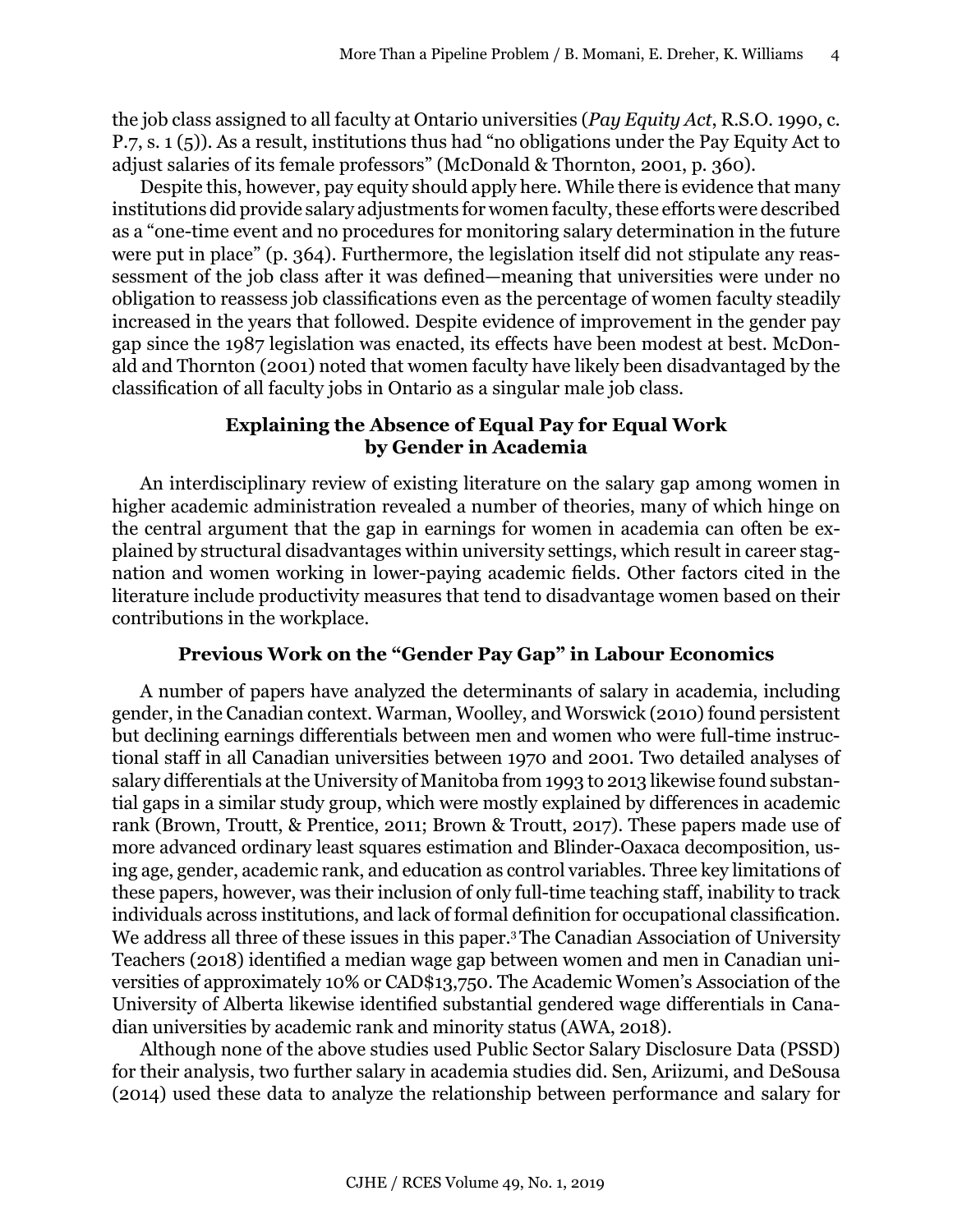543 economics professors in 16 Ontario universities between 1996 and 2006. By contrast, Essaji and Horton (2010) made senior administrative labour their analytical object, determining the association of administrative staff salary increase between 1996 and 2006 using PSSD. While gender was therefore not the focus of either study, both found significant gender earnings differentials among economics professors and senior university administrative staff. We extend their findings by expanding our analysis to all university staff in Ontario—the home of many of Canada's largest research universities—using the PSSD from 1996 to 2016.

Our paper specifically tests the hypothesis of the (non-)existence of gender pay gaps amongst three groups: all post-secondary employees, university teaching staff, and deans. We expand this testing by analyzing the (non-)existence of pay gaps over time, by institution, and by discipline.

## **Discrimination and Gendered Structural Inequalities**

The Canadian Association of University Teachers notes that the pay gap between men and women can, in many cases, be accounted for by variations in level of education, professional experience, current role/faculty rank, hours of work, age, and the presence of a collective agreement. CAUT (2011) acknowledges, however, that "overt discrimination" (p. 7) is also a major factor in perpetuating the pay gap. Several Canadian institutions have launched internal investigations to identify these pay gaps, with many instituting salary adjustments for women faculty they found to be underpaid (Bothwell, 2017). Mc-Master University instituted a \$3,515 salary adjustment in 2015 (McMaster University, 2015), while the University of Waterloo implemented its own salary adjustment in 2016 (Loriggio, 2016). Despite this, evidence shows that gender pay gaps still exist, including at those universities that have taken steps to rectify previous salary disparities.

Pay gaps are reinforced by what Kaplan and Tinsley (1989) refer to as the "pyramidal structure" that exists within administrative ranks in university settings, which has the tendency to disproportionately leave women "clustered at the bottom" (p. 18). As a result, many women experience career stagnations before they reach the director/dean level or above. Women faculty are "disproportionately worse off" (Ornstein & Stewart, 1996, p. 474) in comparison to men—particularly at the assistant and associate levels. Men are more likely to be promoted when compared to women, while women "take longer to be promoted" in comparison (Ginther & Hayes, 2003, p. 67). While these differences in promotion among men and women were noted as more substantial in the humanities than in the sciences, such evidence is particularly important given the role that rank plays with respect to salary.

Using data collected by the College and University Professional Association for Human Resources (CUPA-HR) through their "Administrators in Higher Education Salary Survey," in addition to United States Census data, Bichsel and McChesney (2017) have also found that while gender gaps in representation are narrowing, the number of women in the highest academic roles has yet to reach parity with men. They also present evidence that, at the dean level, pay gaps widen when women move into increasingly senior roles. This is indicative of a broader institutional dynamic that remains discriminatory to women throughout the faculty pipeline, becoming more pronounced among those at the highest levels of administration.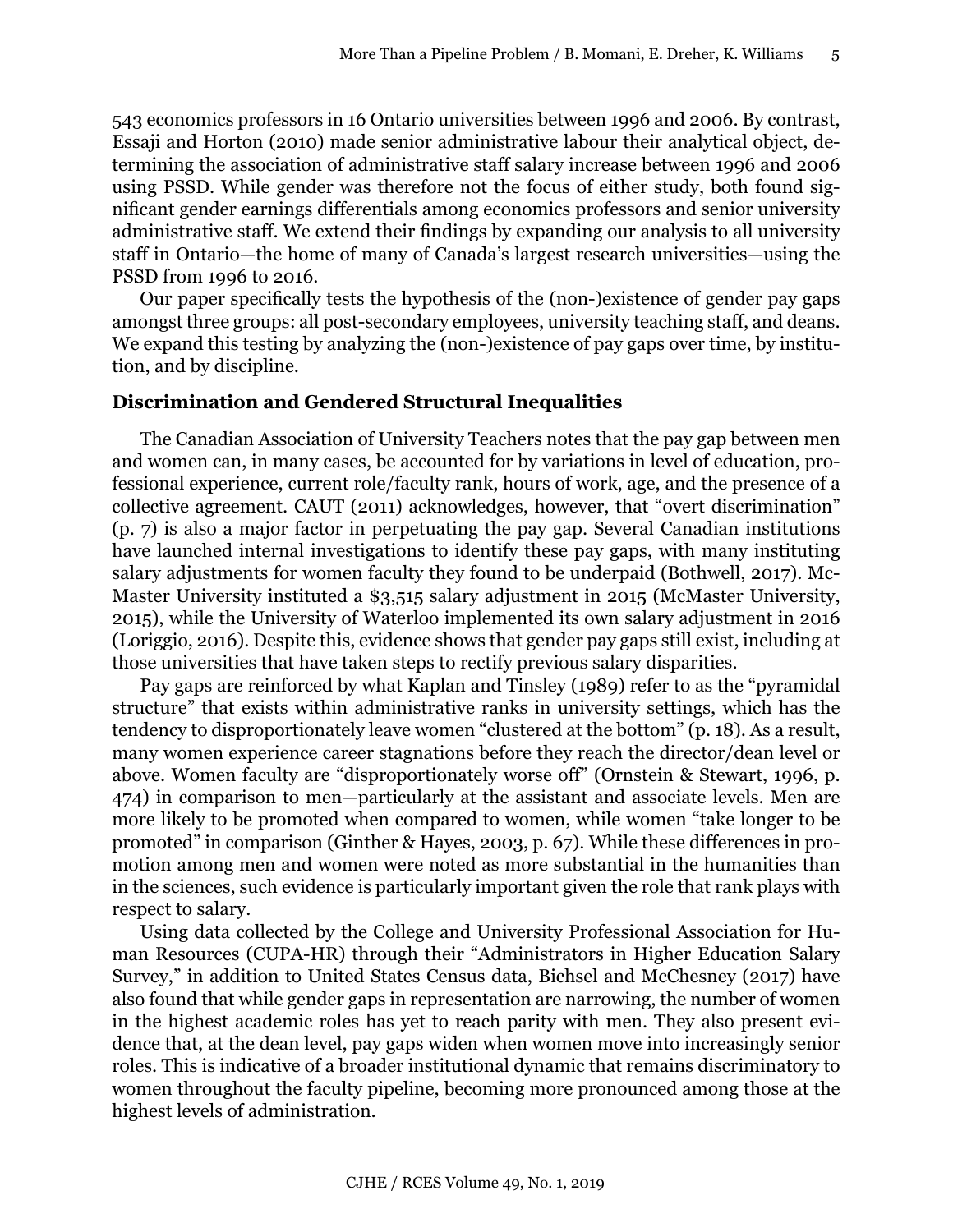A final structural inequality which could explain the pay gap is the fact that, as rank in the hierarchy increases, higher positions including dean typically have greater discretion and negotiations for hiring. One disadvantage women may face in this situation is "intrafamily bargaining," where having a family may constrain one's ability to negotiate during hiring. Having a family may also account for why women accept lower pay: the existence of a market trade-off between pay and autonomy both within the public sector and between it and the private sector. In this context, it may be rational more often for a woman to accept lower pay in return for greater autonomy in having and supporting a family.

## **A Problem in the Pipeline**

The literature on gender pay gaps often refers to a "pipeline problem" that exists within academia. The term pipeline refers to the "educational procession of undergraduate students through academia to tenured professorships" (van Anders, 2004, p. 511). The pipeline effect describes the tendency for women to leave academia earlier than men due to the intrinsic nature of a heavily male-dominated field. Wijesingha and Ramos (2017) explain this in terms of the "human capital theory," which holds that, based on existing measures of faculty productivity and years of experience, a woman's lack of career progression could be justified if she is less productive or less experienced than her colleagues (p. 55). Getting more women into academia should therefore lead to parity in gender representation and pay parity over time as more women embark on this career path; however, this is not happening. In one study, which included data collected on 500 graduate students, researchers found that women "self-select away from academia" as a result of "systemic barriers" that are primarily related to parenting and mobility (van Anders, 2004, p. 519). Ontario's Pay Equity Commission echoes the existence of these systemic barriers in their claim that the "existence of a gender wage gap is indicative of barriers facing women which prevent them from becoming fully integrated into the economic fabric of the province" (Pay Equity Commission, 2018, p. 1).

While many women persevere despite these and other challenges, some women also "opt out" or find themselves "pushed out" of academia as a result of these challenges (Mountz, 2016, p. 215). This is echoed in other studies as a "leaky-pipeline problem," where women opt out of academia because of challenges within university workplace settings (Valian, 2005, p. 207). Without addressing gender imbalances and structural inequities that have disadvantaged women over time, feeding the pipeline will not eradicate gender imbalances and inequities in both representation and pay. Achieving parity between men and women on a university's faculty listing is one thing, but paying them equally for work of equal value is another challenge completely. Increasing representation matters, but it does not solve the problem of equal pay for equal work.

While the pipeline problem is thus theoretically an important factor in altering gender pay gaps, few studies directly incorporate it into their models or use statistical analysis to address it. We provide a novel approach by explicitly accounting for the pipeline argument in our statistical modelling, providing one of the first measurements of its empirical relationship while enhancing the reliability of gender pay gap estimates.

One way to measure attrition is to analyze the distribution of women by academic rank as opposed to simply experience. If women tend to quit earlier due to a field's masculinity, then that should be reflected in their academic positions relative to men. While experi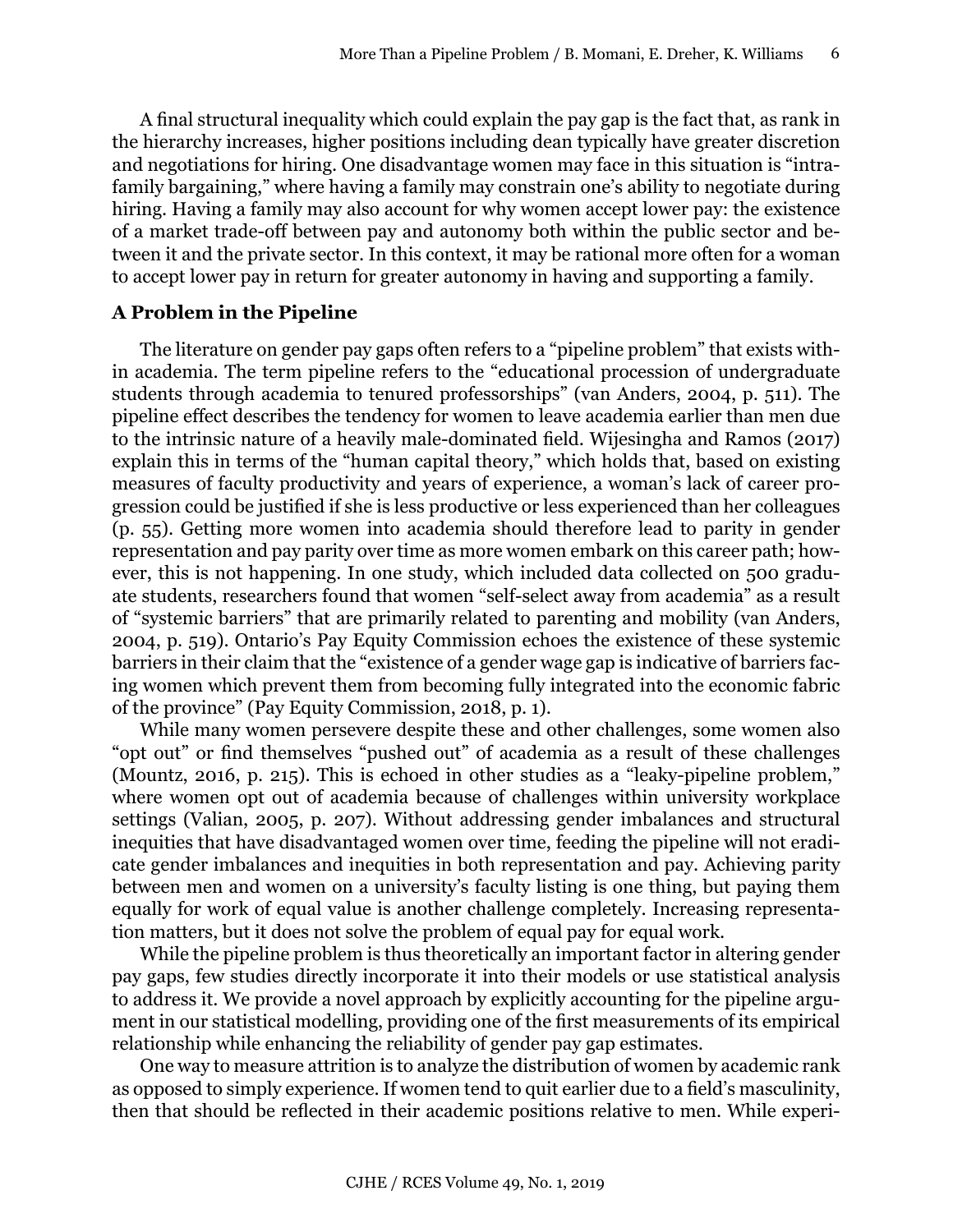ence matters, we measure it and the pipeline effect differently in our models. Specifically, we proxy the pipeline effect via academic rank and experience via an individual's number of years at a given institution in our data. We test these in regression modelling to identify and measure their statistical and substantive significance.

## **Productivity Measures Favouring Research over Service and Teaching**

While collective agreements, which are prevalent among most Canadian academic institutions, ensure that base pay between men and women is the same on paper at each faculty level, in most cases other income supplements and promotion decisions are decided outside of these parameters—often disadvantaging women's earnings when compared to men at similar ranks throughout their careers. Using original data collected as part of an equal pay for equal work study undertaken at an American university from 1996–7, Carlin, Kidd, Rooney, and Denton (2007) presented statistical evidence based on a sample of 851 faculty, finding that while academic productivity "contributes significantly" to earnings of men within academia, it does not do so for women (p. 21). This is significant, because it highlights how measures that are traditionally leveraged to gauge productivity—such as book publications, grant funding, and awards—result in an increase in salary for men but are not given the same value for women faculty. There is also a suggestion that women in academia undertake more service and teaching roles that come at the expense of research performance, the former being less valued than the latter, and this explains the gender pay gap (Carlin et al., 2007, pp. 13, 22). Wijesingha and Ramos (2017) refer to this theory as the cultural taxation hypothesis, in which women's teaching and service work "inhibits productivity and ultimately leads to the denial of tenure and promotion" (p. 55).

Indeed, Fogg (2003) quotes one professor at an American university as saying that "students expect women to be more nurturing and available," while another added that "women are still not valued as highly as men, and our salaries reflect that" (n.p.). One professor explicitly made reference to the fact that "women are expected to do more service" (n.p.). Similarly, Carlin et al. (2007) noted that women in academia may be disadvantaged by excess service work, which negatively affects their productivity and the eventual salary increases associated with traditional productivity measures and promotion into more senior administrative roles. As such, we expect that women faculty would therefore be less likely to advance into dean-level positions given their propensity for teaching and service work, as these metrics have not traditionally been used to assess productivity and, in a related vein, promotion.

A critical limitation of our study is that we are unable to explicitly measure productivity differentials between men and women for teaching, research, or service in our modelling. This is due to the absence of such measures in the PSSD.

# **Field of Study**

There is debate surrounding whether academic discipline and/or field of study explains the gender pay gap. However, this has been refuted in more recent studies. Studies published in 2001 and 2003 find that there are differences in pay gaps across disciplines. Leveraging data from the Survey of Doctorate Recipients from 1973 to 1997, Ginther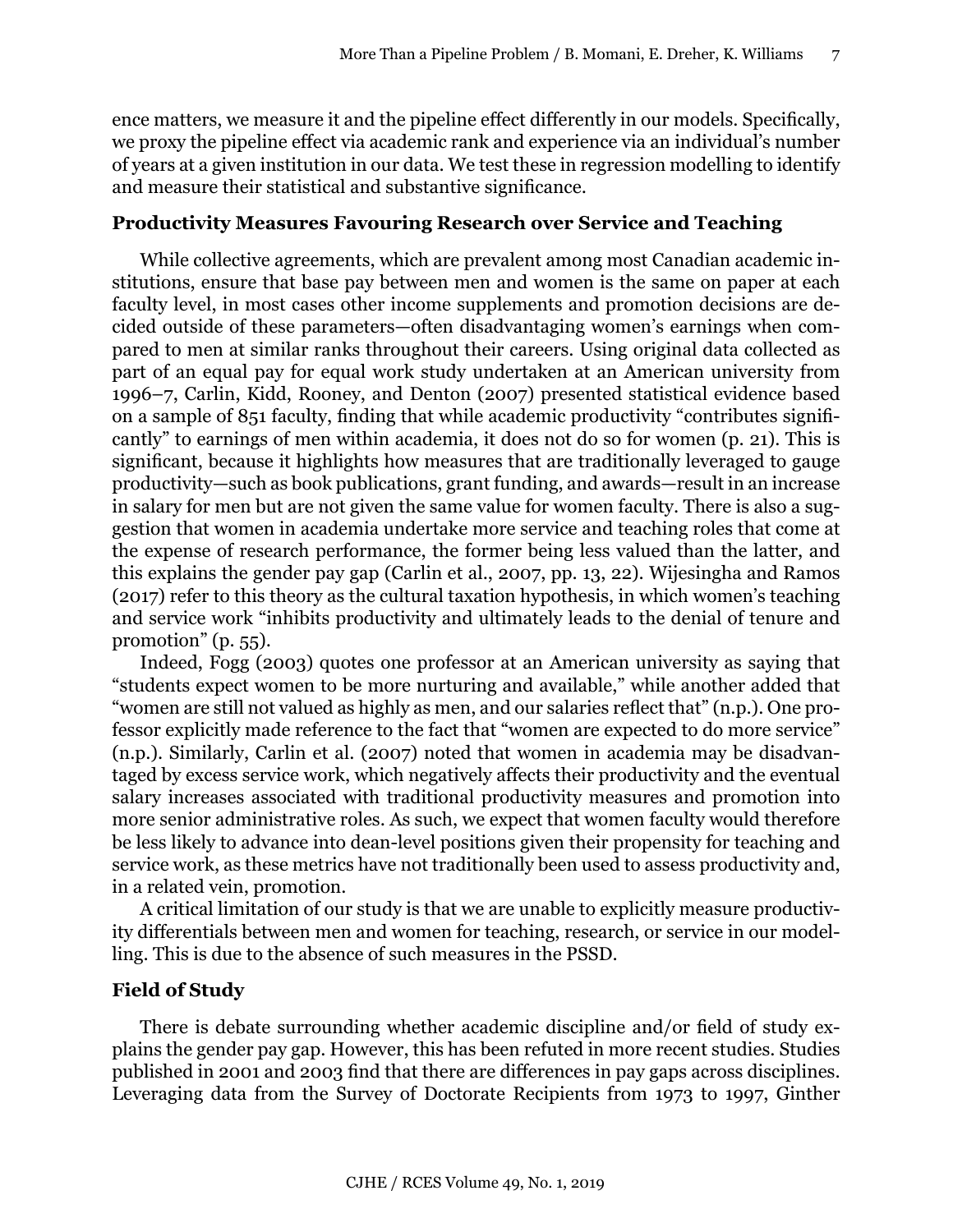(2001) found that there exists a "persistent salary gap" among men and women working in the sciences (p. 29). Leveraging data from this same survey from 1977 to 1995, Ginther and Hayes (2003) found that, among those working in the humanities, the gap in salaries was "not significantly different from zero" (p. 67)—a finding that differs significantly from Ginther's earlier findings. The fact that there are more women working in the humanities, and that this field typically pays less than the sciences, are both offered as explanations as to why overall academic pay gaps exist.

Women are clustered into academic disciplines that are lower paying, and are at a disadvantage compared to STEM fields with better access to research funding propelling their careers forward. Funding invariably has a positive effect on higher earnings. To test these theories surrounding field of study and gender pay gaps, we utilized a statistical analysis of gaps by discipline. Based on existing literature, we expect that fields dominated by men will show evidence of more substantial pay gaps than those fields that are dominated by women. However, given the availability of research funding to women in male-dominated fields, we expect that their progression through the pipeline may be positively impacted by their access to research supports compared to those that exist in the humanities.

#### **Methodology**

To assess the gender pay gaps at Canadian universities, we analyzed three sets of quantitative data: the Government of Ontario's PSSD data from 1996 to 2016, Statistics Canada's University and College Academic Staff System—Full-time Staff (UCASS) 2016 data, and Statistics Canada's Workplace and Employee Survey data from 1999 to 2005.<sup>4</sup> We also employed a Blinder-Oaxaca decomposition from 1996 to 2016 to measure the source of gender salary differentials by endowments,<sup>5</sup> coefficients, and gender alone.

We conducted the major part of our analysis on PSSD. We specifically looked at gender pay gaps in the post-secondary education and the wider public sector using multiple modelling methods on the PSSD data from 1996 to 2016 (Government of Ontario, 2017). These data included the population of public sector employees whose employers paid CAD\$100,0000r more in the given year ( $n = 1,056,957$ ). A summary of core variables for the post-secondary data can be found in Table 1.

 While PSSD had information on employee first and last names, it lacked a variable for gender. We therefore predicted gender using R's *gender* package version 0.5.1 (CRAN, 2015). We matched provided first names using three methods, comparing names to those in the (1) U.S. Social Security Administration (SSA) records from 1932 to 2012; (2) U.S. Census from 1940 to 2010; and (3) Kantrowitz name corpus. We then selected the SSA method, since it successfully predicted the gender of the most observations: 70.1% (or 158,653) of post-secondary employees and 80.1% (or 846,767) of all public sector employees. We only continued analysis on employees with a predicted gender and removed all "seconded" employees.<sup>6</sup>

 We attempted to ensure a balanced sample of the observable characteristics of men and women in order to reduce bias in our comparison using matching methods. We created and used measures of post-secondary institution and type, job category and type, number of years on the list at a given institution, and year as selection variables. As it turned out, however, our original sample was well-balanced and variations of nearest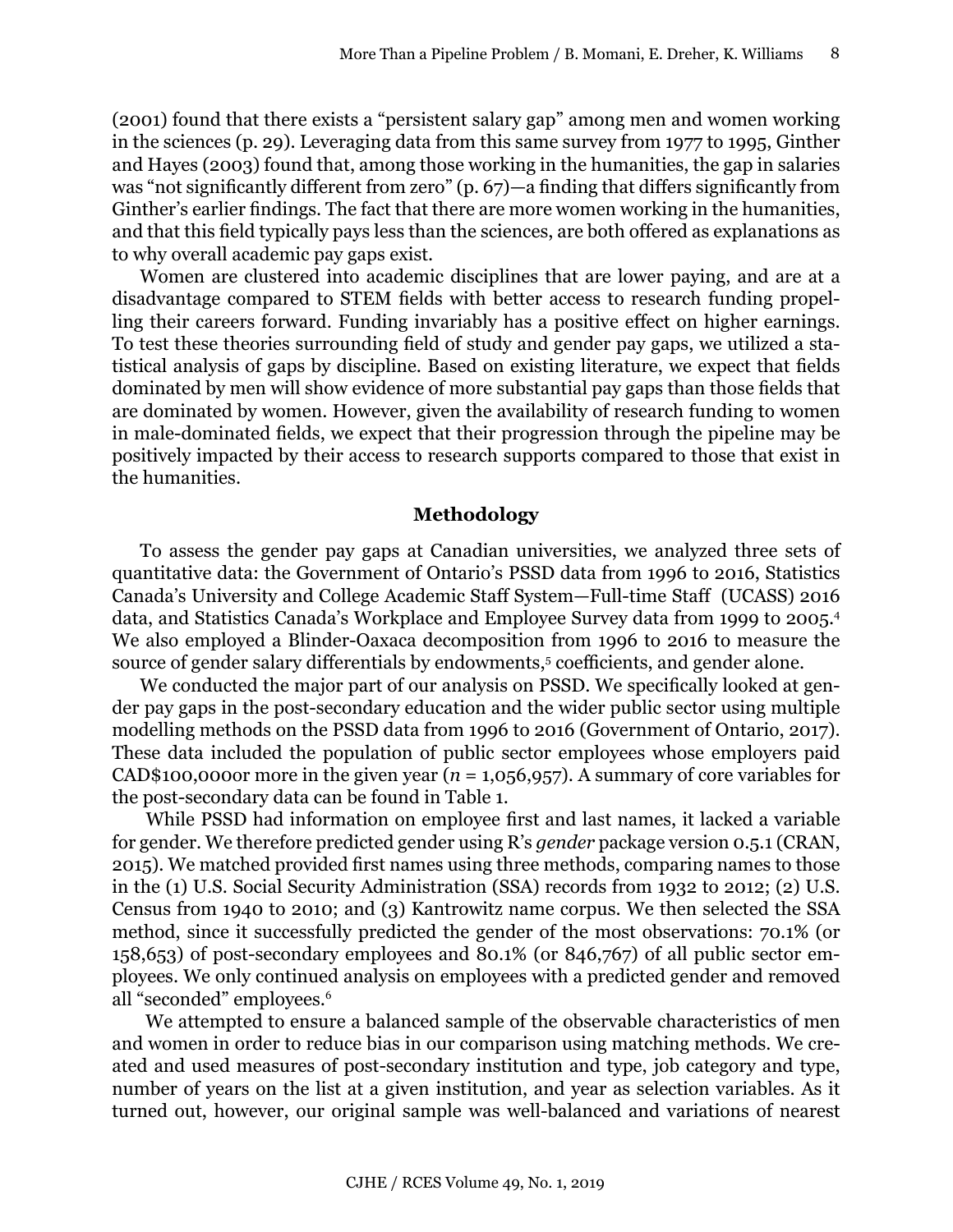neighbour and optimal matching in R's *MatchIt* package, version 3.0.1, produced lessbalanced samples. This meant that our original sample suffered from relatively less selection bias than comparable matching procedures could generate.<sup>7</sup>

| <b>Variable</b> | <b>Description</b>                                                   | $\boldsymbol{n}$ | Mean                               | <b>Standard</b><br><b>Deviation</b> | <b>Skewness</b> | <b>Kurtosis</b> |
|-----------------|----------------------------------------------------------------------|------------------|------------------------------------|-------------------------------------|-----------------|-----------------|
| year            | Time salary was paid                                                 | 158,653          | 2010.44                            | 4.50                                | $-0.84$         | 0.24            |
| sector          | Employee's sector;<br>colleges or universities                       | 158,653          | University<br>[Mode]               | <b>NA</b>                           | NA              | <b>NA</b>       |
| name_last       | Last name                                                            | 158,653          | NA                                 | NA                                  | <b>NA</b>       | <b>NA</b>       |
| name first      | First name                                                           | 158,653          | <b>NA</b>                          | <b>NA</b>                           | <b>NA</b>       | <b>NA</b>       |
| ln_salary_paid  | Natural logarithm of<br>salary paid                                  | 158,653          | 11.77                              | 0.22                                | 1.39            | 2.71            |
| employer        | Named employer                                                       | 158,653          | University<br>of Toronto<br>[Mode] | NA                                  | <b>NA</b>       | <b>NA</b>       |
| job_title       | Named position with<br>employer                                      | 158,653          | <b>NA</b>                          | <b>NA</b>                           | <b>NA</b>       | <b>NA</b>       |
| gender_int      | Predicted gender                                                     | 158,653          | 0.63<br>(Man)                      | 0.48                                | $-0.53$         | $-1.72$         |
| job_4dnoc2016   | Occupation category,<br>National Occupational<br>Classification 2016 | 158,653          | <b>NA</b>                          | <b>NA</b>                           | <b>NA</b>       | <b>NA</b>       |
| name_int_rep    | Number of years name<br>has occurred on list for<br>given employer   | 158,653          | 4.66                               | 3.52                                | 1.23            | 1.40            |
| prof_rank*      | Academic rank of<br>instructor                                       | 103,007          | 3.5<br>(Associate<br>Professor)    | 0.81                                | $-2.16$         | 5.77            |

Table 1. *Summary of Data used in Analysis—Post-secondary Education Employees in PSSD, 1996–2016 \*(n = 158,099)*

*Note.* \*Variable only included in analysis of university teaching staff.

We modelled gender pay gaps using three types of estimators and Huber-White standard errors: naive treatment effects,<sup>8</sup> ordinary least squares, and differences-in-differences for all data from 1996 to 2016. All models used logged salary paid as the dependent variable and gender as an independent variable. We used the following control variables: year, sector, employer, job category, and the pipeline problem. Differences-in-differences models used gender and sector as factor variables to contrast universities with colleges. Again, one critical limitation of our study is the lack of variables measuring labour productivity in teaching, research, or service. We compared our results to similar models on UCASS and WES data in order to contrast our empirical findings in PSSD with alternative data sources. We assumed statistical significance beyond a 99% confidence interval, and substantive significance wherever a result had a tangible impact on salary. We made all models, figures, and tables in R version 3.4.1.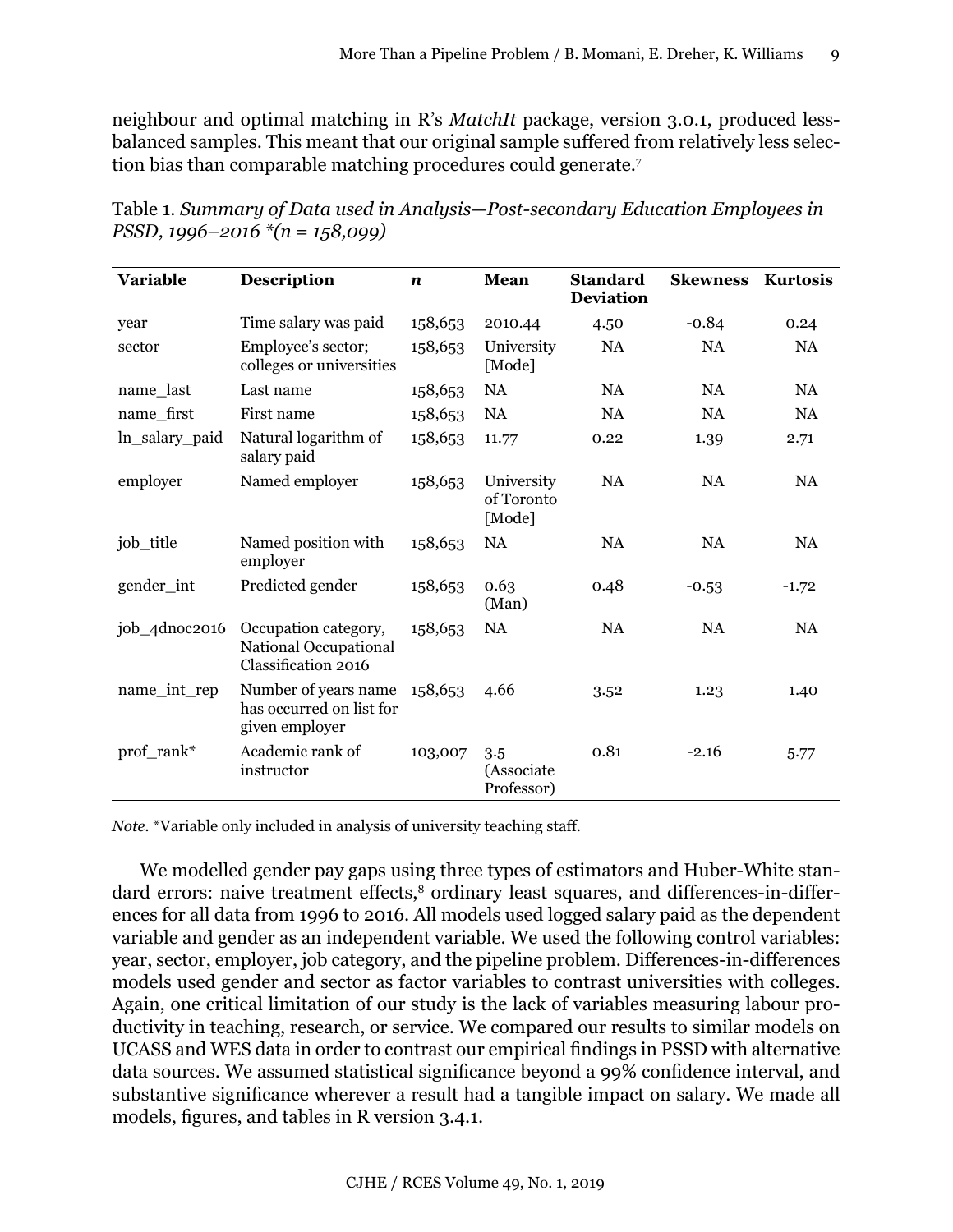Our approach to generating a proxy variable for the pipeline problem worked as follows. We measured the intensity and representation of men and women in the academic pipeline by counting the number of years employed for each unique name at a given institution and year. So, for example, if an employee appeared in PSSD for the years 2009 to 2016 for the same university, then our proxy variable would measure their pipeline value as "1" in 2009, "2" in 2010, and so on, until "9" occurred in 2016. To do this, we created an initial list of unique names, which we further reduced by matching names with slight recording differences using Levenshtein (edit) distance.<sup>9</sup> We then calculated the pipeline proxy variable's value for each unique name over time and institution.

## **Findings**

We modelled gender pay gaps in post-secondary education between 1996 and 2016. We estimated pay gaps for all employees, university teaching staff, and deans for each year as well as the entire time period. We compared our results for 2016 against similar models in UCASS for all employees, university teaching staff, and deans, and for 1999 to 2005 against similar models in WES for all employees. We also estimated pay gaps by institution and academic discipline. We found significant, positive gender pay gaps, which *increased over time* for all employees and university teaching staff.

We conducted our general analysis on the gender pay gap in post-secondary education between 1996 and 2016 for three different groups: all employees, university teaching staff, and deans. We found statistically significant, positive gender pay gaps in both naive treatment effect and ordinary least squares estimators for all groups, as summarized in Tables 2 and 3. Estimated gaps were smaller in the ordinary least squares-based models than the naive treatment effects models. The former models estimated that men were paid about 2.06% more than women for all positions, 2.14% more for university teaching positions, and 5.26% more for dean positions.

| Model                                 | Group                                             | $\boldsymbol{n}$ | <b>Gender Pay</b><br>Gap(%) | <b>Standard</b><br>Error $(\%)$ | Adj. $\mathbb{R}^2$ |
|---------------------------------------|---------------------------------------------------|------------------|-----------------------------|---------------------------------|---------------------|
| Naive treatment effects All employees |                                                   | 158,653          | $4.51***$                   | 0.11                            | 0.01                |
| Ordinary least squares All employees  |                                                   | 158,653          | $2.06***$                   | 0.09                            | 0.49                |
| Naive treatment effects Deans         |                                                   | 7,501            | $4.60***$                   | 0.12                            | 0.02                |
| Ordinary least squares                | <b>Deans</b>                                      | 7,501            | $5.26***$                   | 0.47                            | 0.45                |
|                                       | Naive treatment effects University teaching staff | 113,305          | $6.86***$                   | 0.60                            | 0.01                |
| Ordinary least squares                | University teaching staff                         | 113,305          | $2.14***$                   | 0.09                            | 0.41                |

Table 2. *Gender Pay Gap in Post-secondary Sector for Those with a Salary Greater than CAD\$100,000, by Group and Model Type, 1996–2016*

*Note*. Statistical significance occurring beyond the following confidence intervals—\*: 95%; \*\*: 99%; and \*\*\*: 99.9%. Uses Huber-White standard errors.

We conducted more specific analysis to estimate pay gaps of all members of the Ontario Council of Universities, excluding Royal Military College of Canada. We found statistically significant, positive gender pay gaps in 16 out of 20 of these universities and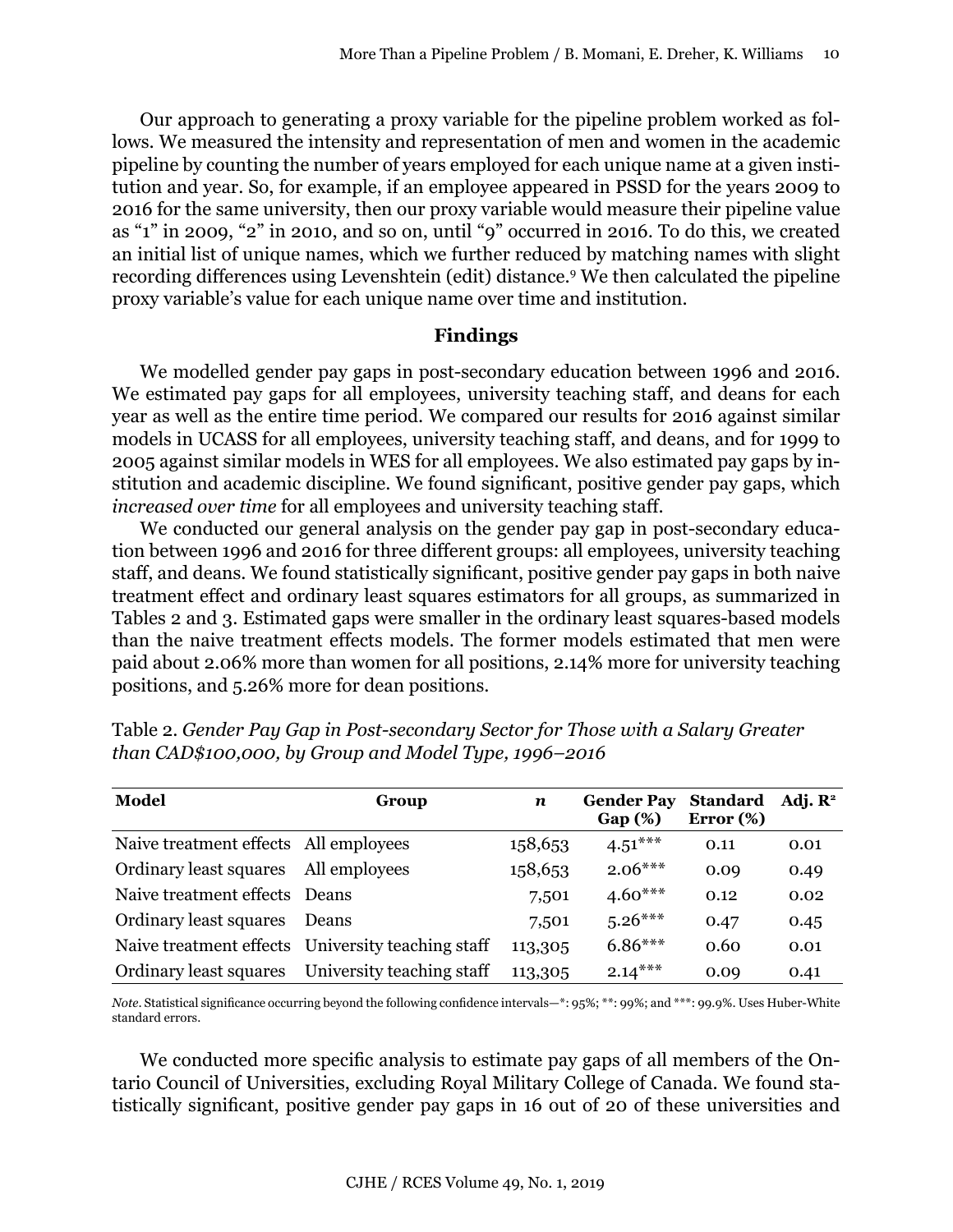no significant, negative pay gaps, as we present in Table 4. The five institutions with the largest gaps included University of Windsor (5.60%), University of Ontario Institute of Technology (4.55%), Queen's University (4.55%), McMaster University (3.99%), and York University (3.90%).

Table 3. *Regression Results from Ordinary Least Squares Modelling of Determinants of Salary for Those with a Salary Greater than CAD\$100,000, 1996–2016*

| Model                   | All Staff      |                   | University Teaching<br><b>Staff</b> |                   | Deans       |                   |
|-------------------------|----------------|-------------------|-------------------------------------|-------------------|-------------|-------------------|
| Independent<br>Variable | Coefficient    | Standard<br>Error | Coefficient                         | Standard<br>Error | Coefficient | Standard<br>Error |
| (Intercept)             | $3.48***$      | 0.21              | $1.01***$                           | 0.25              | $-15.69***$ | 1.19              |
| gender_int              | $0.02***$      | 0.001             | $0.02***$                           | 0.001             | $0.05***$   | 0.005             |
| $emplayer\_int$         | $0.0005***$    | 0.00003           | $0.003***$                          | 0.00003           | 0.002       | 0.0002            |
| name_int_rep            | $0.04***$      | 0.0002            | $0.04***$                           | 0.0002            | $0.03***$   | 0.0006            |
| year                    | $0.004***$     | 0.0001            | $0.005***$                          | 0.0001            | $0.01***$   | 0.0006            |
| job_4dnoc2016           | $-0.00002$ *** | 0.000001          |                                     |                   |             |                   |
| sector_int              | $0.01***$      | 0.0001            |                                     |                   | $0.02***$   | 0.0006            |
| prof_rank               |                |                   | $0.007$ ***                         | 0.0006            |             |                   |
| n                       | 158,653        |                   | 103,007                             |                   | 7,501       |                   |
| Adj. R-squared          | 0.45           |                   | 0.49                                |                   | 0.41        |                   |

*Note.* Statistical significance occurring beyond the following confidence intervals—\*: 95%; \*\*: 99%; and \*\*\*: 99.9%. Uses Huber-White standard errors.

We also estimated pay gaps for university research disciplines from a cluster of 31 disciplines occurring over time in the data from 1996 to 2016.10 We found statistically significant, positive average gender pay gaps in 15 of these 31 disciplines and no significant, negative pay gaps. The five disciplines with the largest gaps included psychiatry (34.01%), law (10.24%), economics (9.53%), accounting (8.60%) and chemistry (7.10%)—all of which were significantly larger than no gap, as seen in Table 5. The five smallest gaps occurred in geology (-6.55%), sociology (-1.85%), psychology (-0.60%), biology (-0.28%), and linguistics (-0.01%)—none of which were significantly less than no gender pay gap. Linear regression of gender pay gaps by share of women in a given discipline in 2016 found a significant ( $p < 0.01$ ), negative relationship: a 1% increase of women in a discipline was associated with an average 0.26% decrease in gender pay gaps.

We conducted additional analysis to estimate pay gaps for all employees, university teaching staff, and deans over time. We found that the gender pay gap for all employees significantly *grew over time* by about 0.11% per year  $(R^2 = 0.64)$ . This meant that men made 2.33% more than women on average by 2016 compared to -0.48% in 1997. Figure 1 shows variation in the gender pay gap for all employees over time. The pay gap for university teaching staff likewise significantly grew over time by about 0.24% per year  $(R^2 = 0.69)$ . The pay gap for deans, by contrast, experienced no significant increase or decrease over time.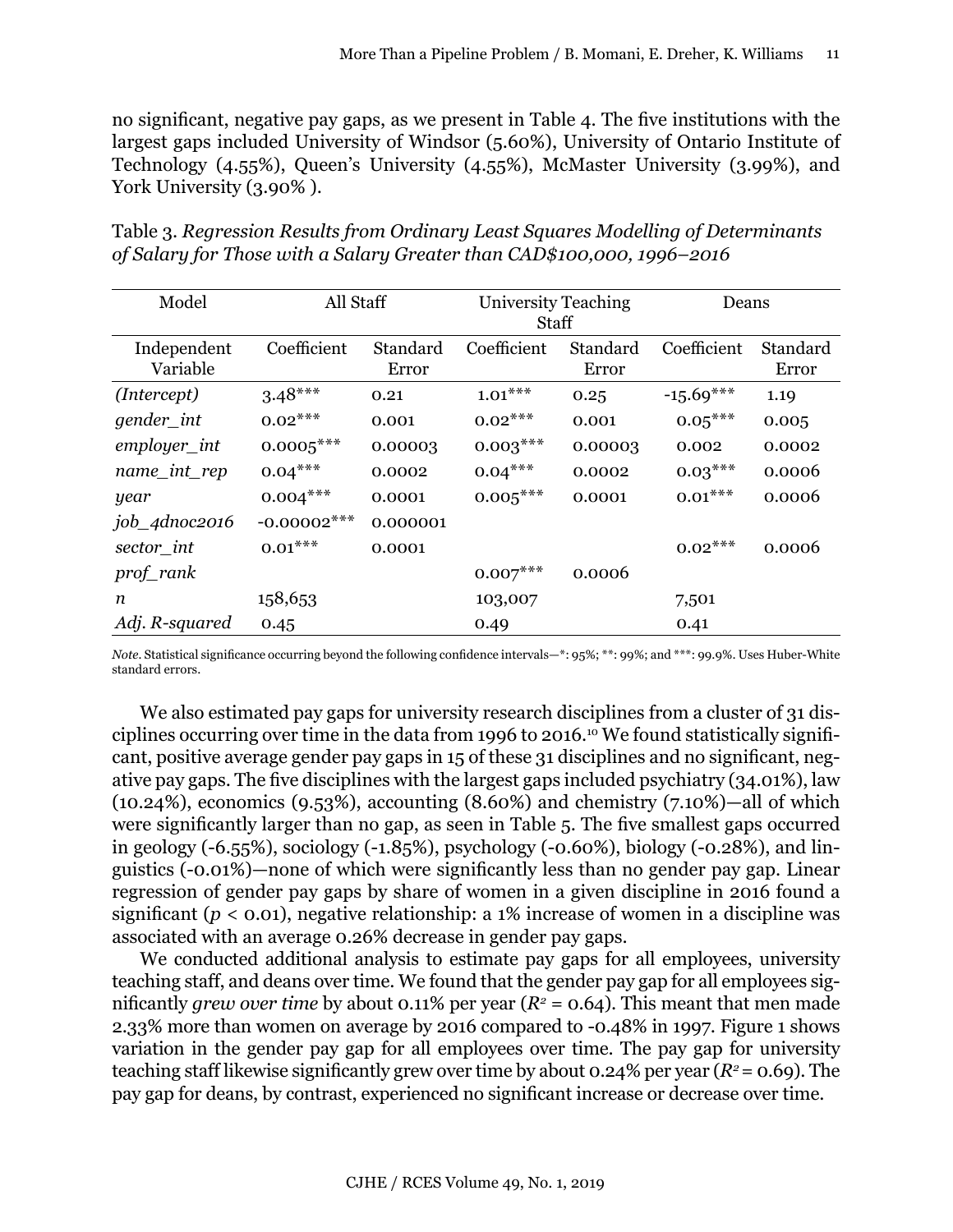| University                                       | $\boldsymbol{n}$ | Gender Pay Gap (%) Standard Error (%) |      |
|--------------------------------------------------|------------------|---------------------------------------|------|
| University of Windsor                            | 3,249            | $5.59***$                             | 0.62 |
| University of Ontario Institute<br>of Technology | 1,132            | $4.55***$                             | 0.98 |
| Queen's University                               | 5,262            | $4.53***$                             | 0.56 |
| <b>McMaster University</b>                       | 7,733            | $3.98***$                             | 0.47 |
| <b>York University</b>                           | 9,086            | $3.90***$                             | 0.38 |
| University of Toronto                            | 30,984           | $3.69***$                             | 0.23 |
| University of Western Ontario                    | 9,017            | $3.28***$                             | 0.47 |
| <b>Brock University</b>                          | 3,271            | $3.25***$                             | 0.46 |
| University of Ottawa                             | 9,733            | $2.53***$                             | 0.29 |
| Lakehead University                              | 1,837            | $2.38***$                             | 0.62 |
| <b>Algoma University</b>                         | 249              | 2.22                                  | 1.58 |
| University of Waterloo                           | 7,015            | $1.60***$                             | 0.42 |
| Wilfrid Laurier University                       | 4,900            | $1.58***$                             | 0.46 |
| <b>Carleton University</b>                       | 6,535            | $1.17***$                             | 0.32 |
| Laurentian University                            | 3,095            | $1.11*$                               | 0.50 |
| <b>Ryerson University</b>                        | 8,897            | $0.69*$                               | 0.31 |
| <b>Trent University</b>                          | 2,736            | 0.50                                  | 0.63 |
| University of Guelph                             | 8,784            | 0.22                                  | 0.30 |
| Nipissing University                             | 1,033            | $-0.76$                               | 1.09 |
| Ontario College of Art &<br>Design University    | 618              | $-1.68$                               | 1.45 |

Table 4. *Gender Pay Gap in Post-secondary Sector for Those with a Salary Greater than CAD\$100,000, by Group and Model Type, 1996–2016*

*Note.* Statistical significance occurring beyond the following confidence intervals—\*:  $95\%$ ; \*\*:  $99\%$ ; and \*\*\*: 99.9%. Uses Huber-White standard errors.

We extended our analysis to UCASS and WES using relatively similar populations. We compared gender pay gaps for all university employees, university teaching staff, and deans, regardless of salary, in Ontario for 2016. We estimated the following statistically significant gaps using naive treatment effect estimation: 11.20% for all employees (PSSD: 6.48%), 10.51% for all university teaching staff (PSSD: 6.74%), and 9.42% for deans (PSSD: 10.49%). Using one-tailed t-tests, we found that UCASS's gender pay gap estimates were significantly larger for all employees and university teaching staff than those from PSSD; contrastingly, we found no statistical difference between UCASS and PSSD gender pay gaps for deans.

We applied Blinder-Oaxaca decomposition to see how the observed salary differences by gender could be explained by differences in endowments, group coefficients, and gender alone. Of an observed -\$5,699.90 salary difference between women and men, the \$2,755.77 (or 48%) of unequal pay for equal work was the result of different variable endowments between men and women.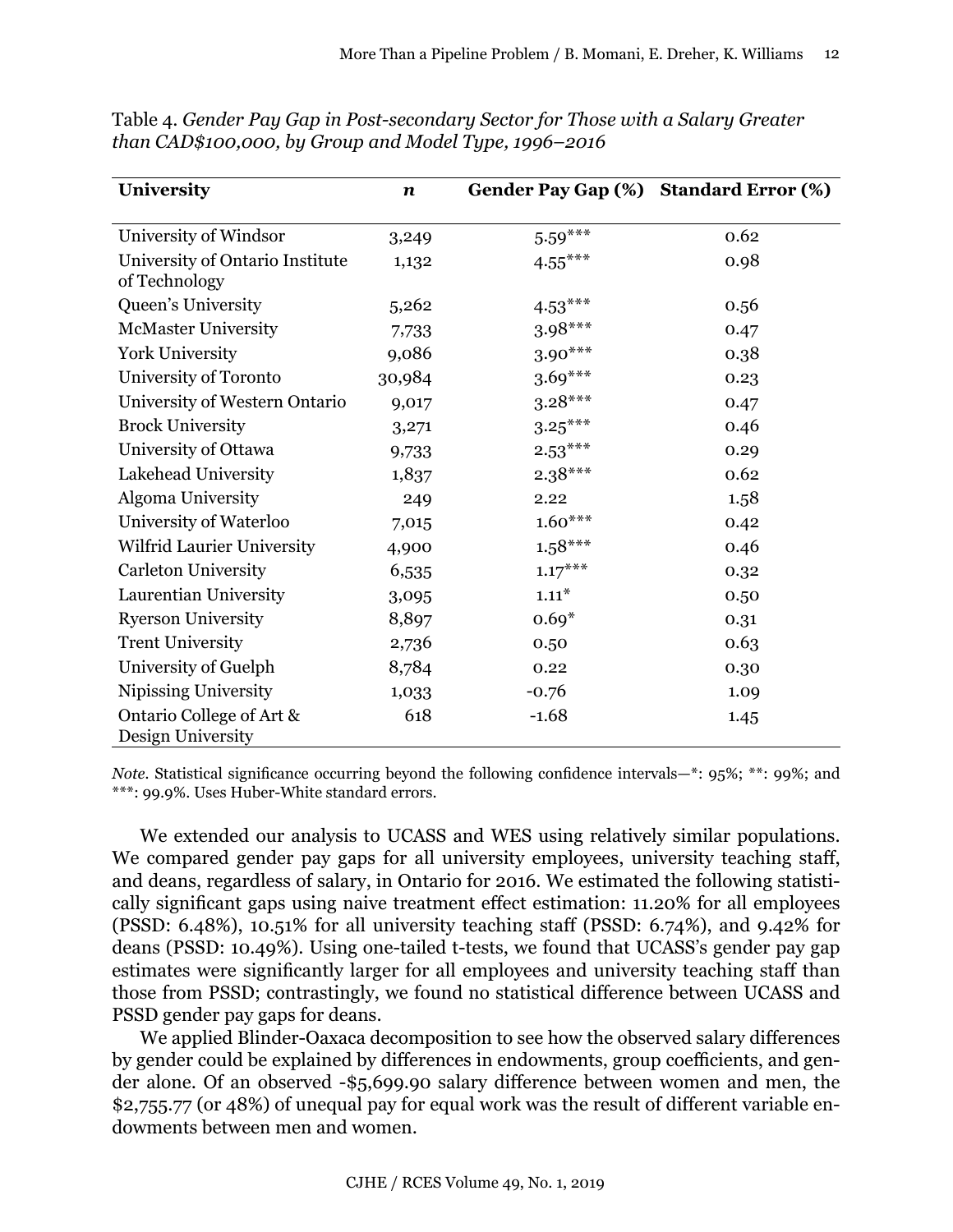| Discipline                   | $\mathbf n$ | Gender Pay Gap (%) | Standard Error (%) |
|------------------------------|-------------|--------------------|--------------------|
| Psychiatry                   | 87          | 34.01              | 5.33               |
| Law                          | 1126        | 10.24              | 1.06               |
| Economics                    | 943         | 9.54               | 1.15               |
| Accounting                   | 470         | 8.60               | 2.06               |
| Chemistry                    | 706         | 7.10               | 1.45               |
| Physics                      | 937         | 6.87               | 0.97               |
| Genetics                     | 182         | 6.16               | 0.35               |
| Architecture                 | 234         | 6.02               | 2.00               |
| Biochemistry                 | 267         | 5.64               | 2.04               |
| Mathematics                  | 946         | 4.38               | 0.92               |
| Kinesiology                  | 267         | 4.05               | 1.62               |
| <b>Computer Science</b>      | 646         | 3.68               | 1.39               |
| Physiology                   | 285         | 3.66               | 2.49               |
| <b>Business</b>              | 2991        | 3.52               | 0.84               |
| History                      | 867         | 3.24               | 0.90               |
| English                      | 1192        | 2.96               | 0.72               |
| Pharmacy                     | 508         | 2.92               | 1.48               |
| Anthropology                 | 393         | 2.91               | 1.42               |
| <b>Environmental Science</b> | 756         | 2.76               | 1.08               |
| Communications               | 718         | 2.69               | 1.11               |
| Medicine                     | 1632        | 2.55               | 1.26               |
| <b>Political Science</b>     | 832         | 1.99               | 1.05               |
| Engineering                  | 2926        | 1.14               | 0.80               |
| Music                        | 398         | 0.91               | 1.13               |
| Philosophy                   | 721         | 0.59               | 1.42               |
| Geography                    | 541         | 0.00               | 1.03               |
| Linguistics                  | 395         | $-0.15$            | 1.05               |
| <b>Biology</b>               | 919         | $-0.28$            | 0.92               |
| Psychology                   | 1007        | $-0.60$            | 0.94               |
| Sociology                    | 708         | $-1.85$            | 1.04               |
| Geology                      | 129         | $-6.55$            | 3.59               |

Table 5. *Gender Pay Gap in Post-secondary Sector for Those with a Salary Greater than CAD\$100,000, by Discipline, 1996–2016*

*Note.* Statistical significance occurring beyond the following confidence intervals—\*: 95%; \*\*: 99%; and \*\*\*: 99.9%. Uses Huber-White standard errors.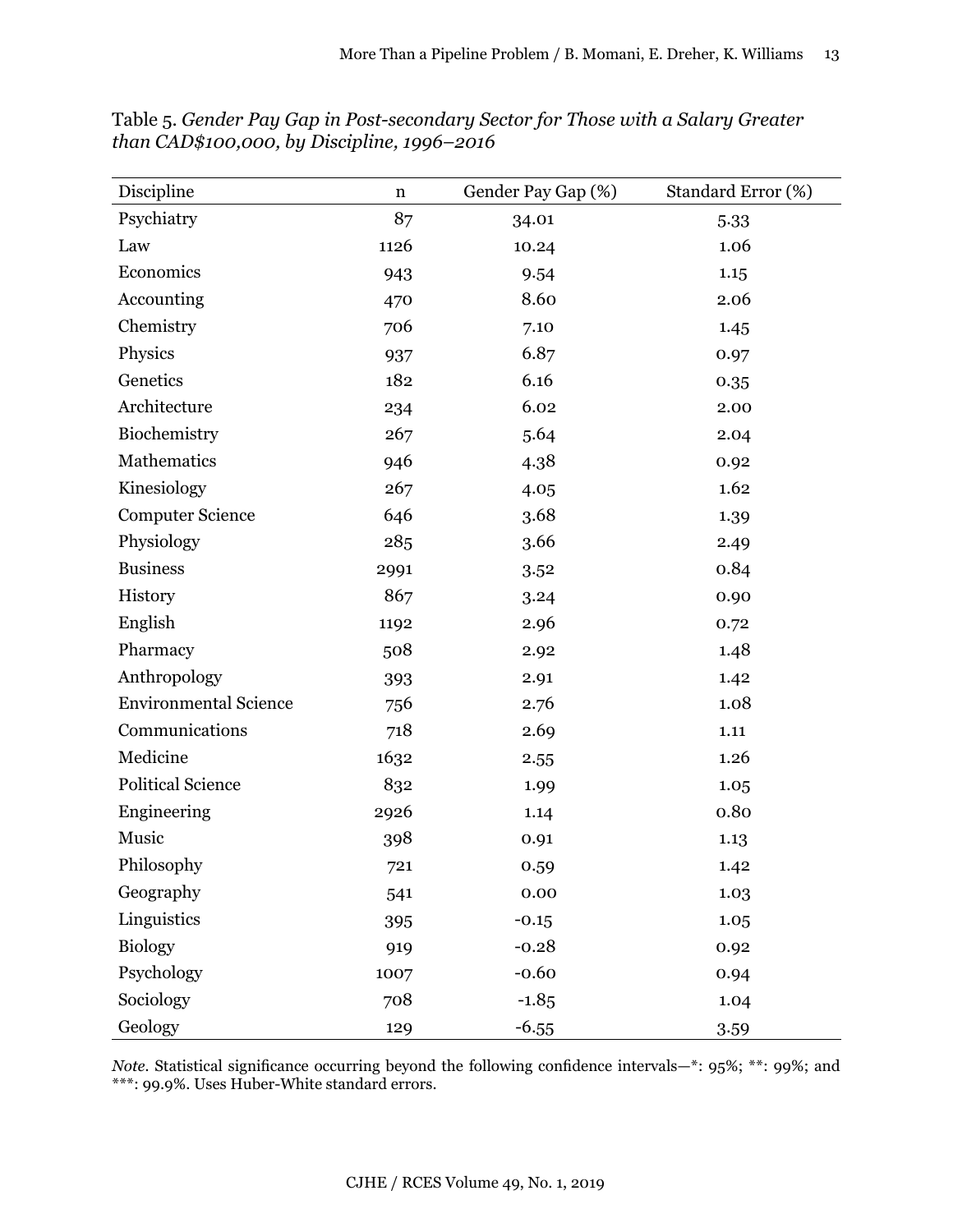

*Note*. **Open circles**: mean gender pay gap; **bars**: mean 99% confidence interval.

*Figure 1.* Gender Pay Gap in Post-Secondary Education in Ontario All Employees, by Year, 1997 to 2016 (n = 20)

The pipeline effect, in particular, was the most prominent endowment gap, accounting for \$3,207.31 (or 56%) of salary differentials by gender alone. Differences in coefficients by gender accounted for about 40% of salary differentials, with the remaining 12% of unequal pay for equal work being explained by gender alone.

We found mostly parallel results for university teaching staff and deans. One notable difference, however, were which endowments affected gendered salary differentials among deans. Whereas the pipeline effect was most important for all staff and university teachers, the three largest endowment effects for deans were post-secondary sector (i.e., college or university), salary year, and the pipeline effect. Salary differences by gender were especially higher for deans in universities and those earlier in time.

We generated a comparable sample in WES looking at all sampled employees' education and health in Canada from 1999 to 2005. Using the same model structure including controls as for PSSD, we found a gender pay gap of about 6.21% (PSSD for the same group: 6.47%). Using a one-tailed t-test, we found no significant difference between WES' gender pay gap estimate and that from PSSD.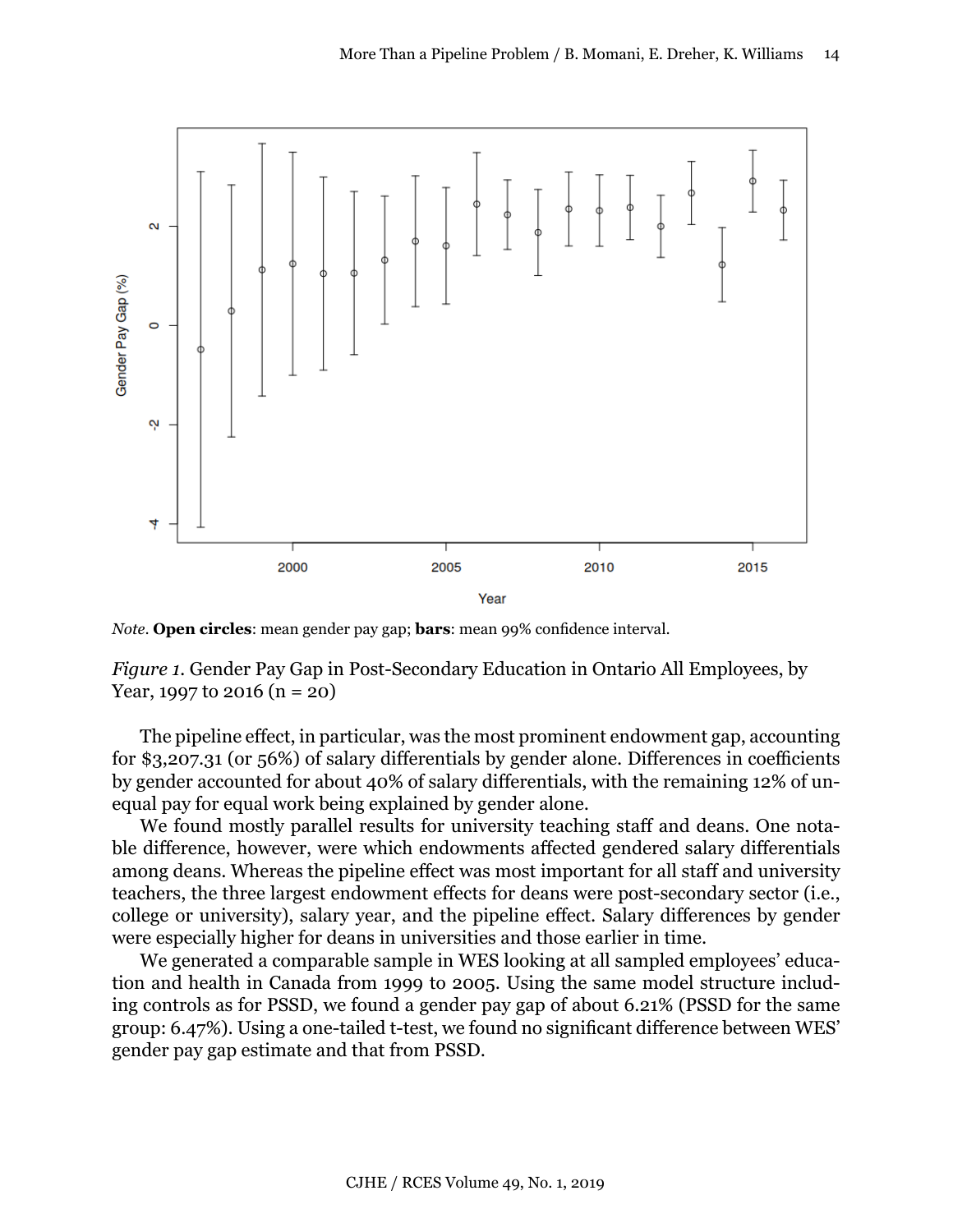#### **Discussion**

With respect to established theories on gender pay gaps in academia, and where appropriate proxy variables were available, our analysis generally supported previous causal hypotheses. Even with many of these factors, especially the pipeline problem, taken into account, gender pay gaps persisted across the board. Combined with  $R<sup>2</sup>$  values between 0.4 and 0.7 for most models, this indicated that our analysis probably missed some additional causes of gender pay gaps in academia. Our findings generally supported structural inequality approaches where possible, finding significant  $(p < 0.01)$  increases in gender pay gaps by professional experience, academic rank, and age. Correspondingly, our results support "pyramidal" models of discrimination, whereby gender pay gaps generally increase with position seniority.

Our models also gave strong evidence of the pipeline effect via the pipeline proxy variable.11 For all university employees in 2016, for example, each additional year in the pipeline corresponded to an average 3.4% increase over previous pay. Since women had fewer years in the pipeline than men on average (5.25 versus 6.36 years in 2016), this effect meant that women generally received less pay than men; this outcome, however, failed to remove gender-specific effects. Our analysis also found empirical support for differences between fields of study, and, in another model, resulted in STEM disciplines having significantly larger  $(p < 0.01)$  gaps than other disciplines.

Overall, given the relatively stable and significant increase in gaps over time for all employees, our findings lend evidence to the relative ineffectiveness of policy intervention. Even if interventions were effective between 1996 and 2016, their impacts remained smaller than gender pay gap increases. This implies that policy has yet to effectively address gender pay gaps. This ineffectiveness may be due, in part, to the job classifications created at universities at the time the *Pay Equity Act* was established. Since university faculty were classified as a singular, male job class (McDonald & Thornton, 2001)—and a reassessment has not been legislatively required in the years since—universities have not been legally obligated to uphold the key principles of the legislation, assuming they would have been effective if implemented. Despite this lack of legal obligation, many universities have instituted policies and procedures to "level the playing field" between men and women faculty; however, our results suggest these efforts have been unsuccessful at closing the gender pay gap. We were unable to test the following causal hypotheses found in the literature: education, work hours, unionization, and productivity–reward gaps.

Our findings were broadly consistent with those of previous studies. As previously noted, studies analyzing gender earning differentials have all found that women earned less on average than men (Warman et al., 2010; Brown & Troutt, 2017; Essaji & Horton, 2010). These papers estimated higher earnings differentials than our results indicated, with men earning anywhere from about 3.7% to over 12% more than women in a number of different contexts. As with these papers, our findings indicate that most of the salary differences between men and women in post-secondary education can be accounted for by different factor endowments, reflecting systemic discrimination against women (Brown & Troutt, 2017). Chief among these factors was the pipeline effect, which indicates that women may be structurally impeded from reaching higher positions in the university hierarchy.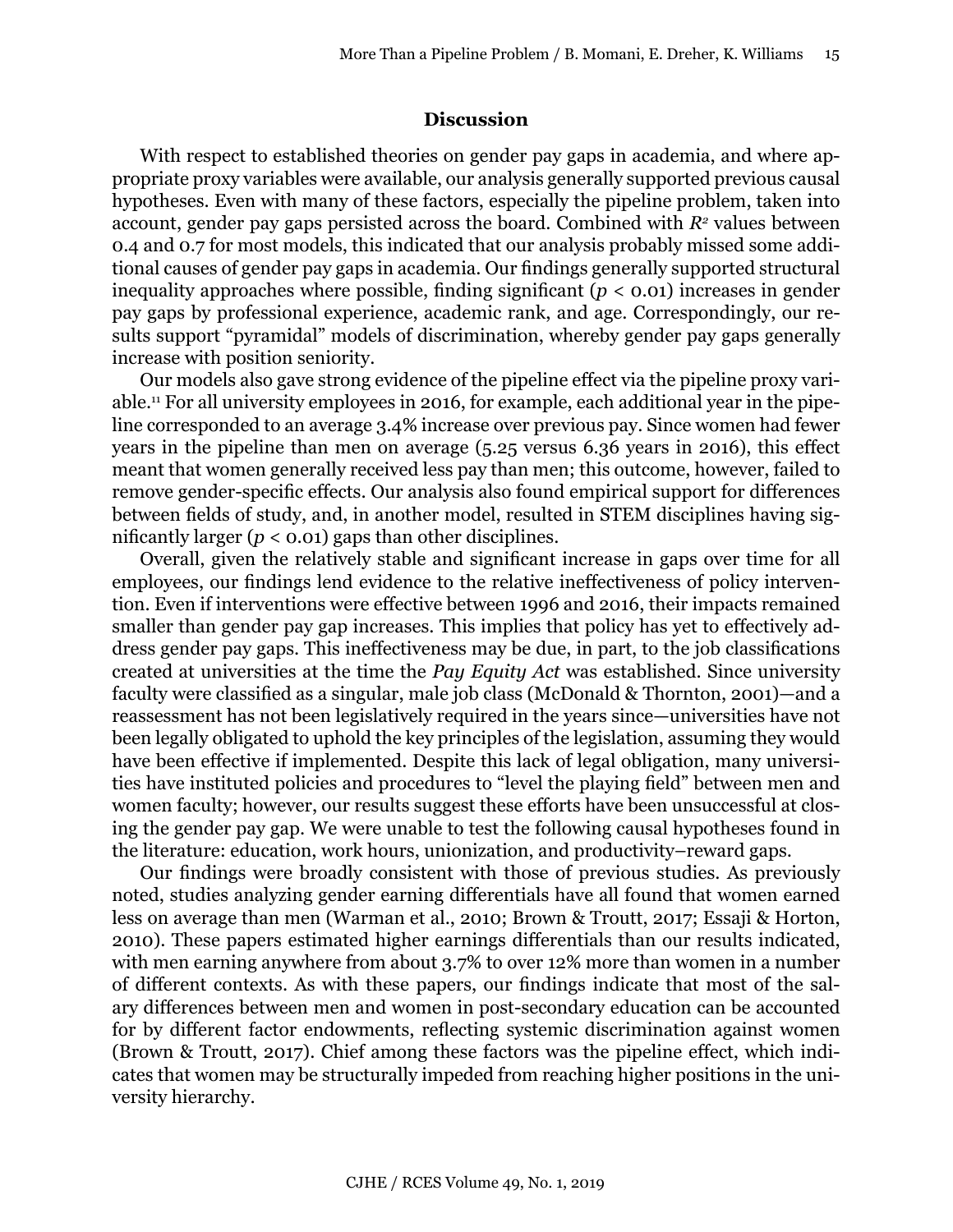Our results inform us of the following additional findings, at least in the context of Ontario from 1996 to 2016. First, there was a pipeline problem, and its effects remain substantial as late as 2016. In 2016 for all employees, as in most cases, the pipeline problem's impact was associated with men making about 3.7% more than women in the same jobs at the same institution. This effect's contribution to gender-based discrimination was thereby larger than all unaccounted-for gender-specific effects (about 2.3%). These findings further imply a key result: while the pipeline problem did exist and has affected women in academia, gender pay gaps separate from the problem persisted, and so the pipeline problem alone could not account for the observed gaps. This is a major finding, as it disproves the popular pipeline theory, which asserts that more women moving through the pipeline would lead to eventual gender equity. This means that there is more to the story of gender discrimination in this case than simple differences than length of time in the academic pipeline. This finding could signal—similar to work presented by other scholars in the field—the role that unconscious bias plays in determining women's career success in both their promotion through the pipeline and their resultant earnings.

Second, deans were significantly different from other positions in terms of the effects of gender discrimination. Even accounting for other effects, including the pipeline problem, pay gaps specifically doubled for women who were deans compared to men. Although this gap did not significantly increase over time, it remained relatively high. Similar findings in UCASS supported this particular result in PSSD. UCASS, in fact, generally showed even higher gender pay gaps in comparable models to PSSD, suggesting that our results were relatively conservative. Such evidence supports existing work in this field, which has shown that the gender pay gap at the rank of dean presents the only case where the gap widens as women progress into more senior academic roles (Bichsel & McChesney, 2017). Given the attention that has been paid to increasing gender parity in the highest echelons of academia at many universities, the fact that women are likely to experience the highest pay gap of their careers when they reach the dean level may indicate that while universities are promoting women—perhaps for the sake of having a woman in senior faculty administration—they are failing to compensate them comparatively to men at that same level. Again, this is evidence of gender discrimination within the faculty pipeline—discrimination that worsens as women advance through their careers.

Third, field of study mattered. While patterns of gender pay gaps varied highly by discipline, our available evidence provided initial results for identifying the worst offenders, as well as for comparing STEM to other fields. In this case, though STEM disciplines exhibited higher gender pay gaps, this effect  $(-1-2\%)$  itself was not large enough to explain differences between disciplines more generally. So, for example, while we know that engineering generally had higher gender pay gaps than social science, economics showed a much larger gap than engineering. We found that although disciplinary gaps remained in 2016, increasing participation of women in a discipline was significantly associated with reductions in the average gender pay gap.

#### **Analysis and Conclusion**

As we reflect on Ontario's progress since the *Pay Equity Act* was introduced in 1987, it is imperative to acknowledge that there remains room for improvement. While policy has been directed towards encouraging or mandating equal pay for equal work, our results indicate that the gender pay gap among university deans in terms of percentage earnings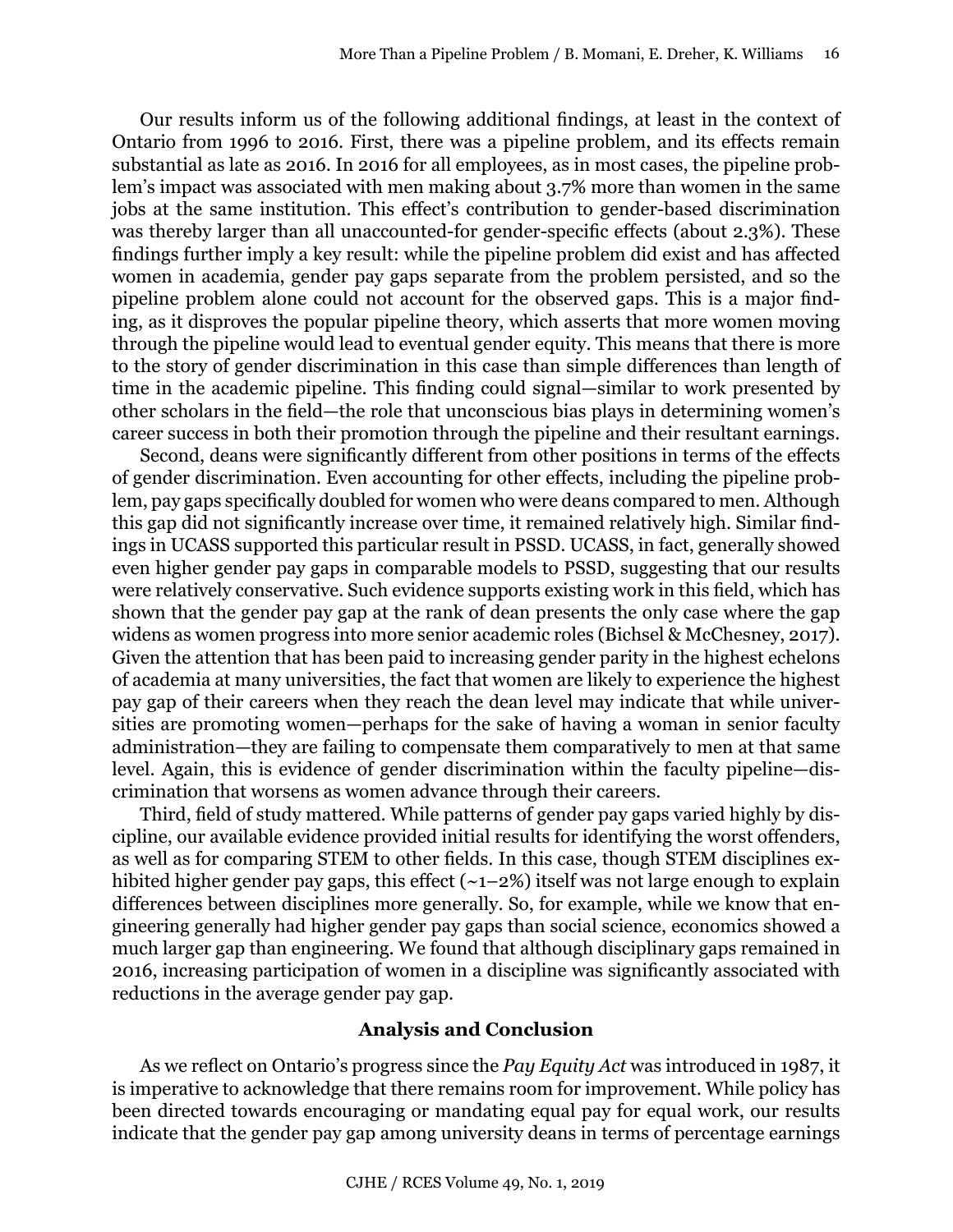may in fact be worsening despite these efforts. Given an increased focus on the empowerment of women—and gender equity more broadly—both in Canada and around the world, the results of this study convey that there is still much work to be done to address the gender pay gaps which continue to persist within Canadian universities.

We acknowledge that many universities have formed committees and launched investigations surrounding gender equity in their own institutions; however, investment in further research that builds on the findings presented in this study would inform more effective approaches to closing the gender gap in the years to come. While our study showed that the pipeline theory alone cannot account for gender pay gaps, future research that compares finer details, such as credentials and publication histories of all women and men deans at Canadian universities, could test this finding. Further research regarding pay gaps between fields of study could also prove beneficial, informing institutional approaches to addressing these gaps, particularly in STEM.

With an increased focus on the advancement of women in all facets of Canadian society, there is healthy societal discussion of these issues. Nevertheless, Canadians' perceptions of the extent of the gender gap—and the relative (in)effectiveness of policy interventions meant to address it—will impede future efforts to close the gap. Acknowledging the existence of a problem in the pipeline, be it caused by implicit bias or the structural makeup of universities themselves, is a crucial first step at the institutional level. From a legislative perspective, it is evident that current policies need to be evaluated and improved in light of changes that have occurred in the Canadian workforce over the last three decades.

#### **Notes**

- 1. Other public sector industries analyzed included Crown agencies, hospitals and boards of public health, Hydro One and Ontario Power Generation, the judiciary, Government of Ontario ministries and legislative assembly, municipalities, other public sector employees, and public (primary and secondary) school boards.
- 2. To this end, an anonymous reviewer noted the challenges associated with efforts to remedy gender pay gaps that are made in "good faith" and their likelihood of posing an administrative burden while failing to achieve pay equity goals in a timely manner. They also noted resistance that such efforts may face, particularly if salaries of men were cut to increase the salaries of women, or if less productive scholars were rewarded equally to those who are highly productive.
- 3. Specifically, we include all university staff from the Public Sector Salary Disclosure data, track individuals from institution to institution via their reported names, and use Employment and Social Development Canada's National Occupational Classification System to classify job positions. For more information on the latter, see Employment and Social Development Canada (2018).
- 4. For source data, produced data and code script for producing all results, see https:// sites.google.com/view/kirandreawilliams/published-data.
- 5. Different factor endowment refers to differences in the starting positions of men and women and how those differences impact salary differentials. If a group generally begins in a better position (e.g., more education, more wealth, better health), then we would expect that group to have higher success on average, and therefore higher pay than other groups.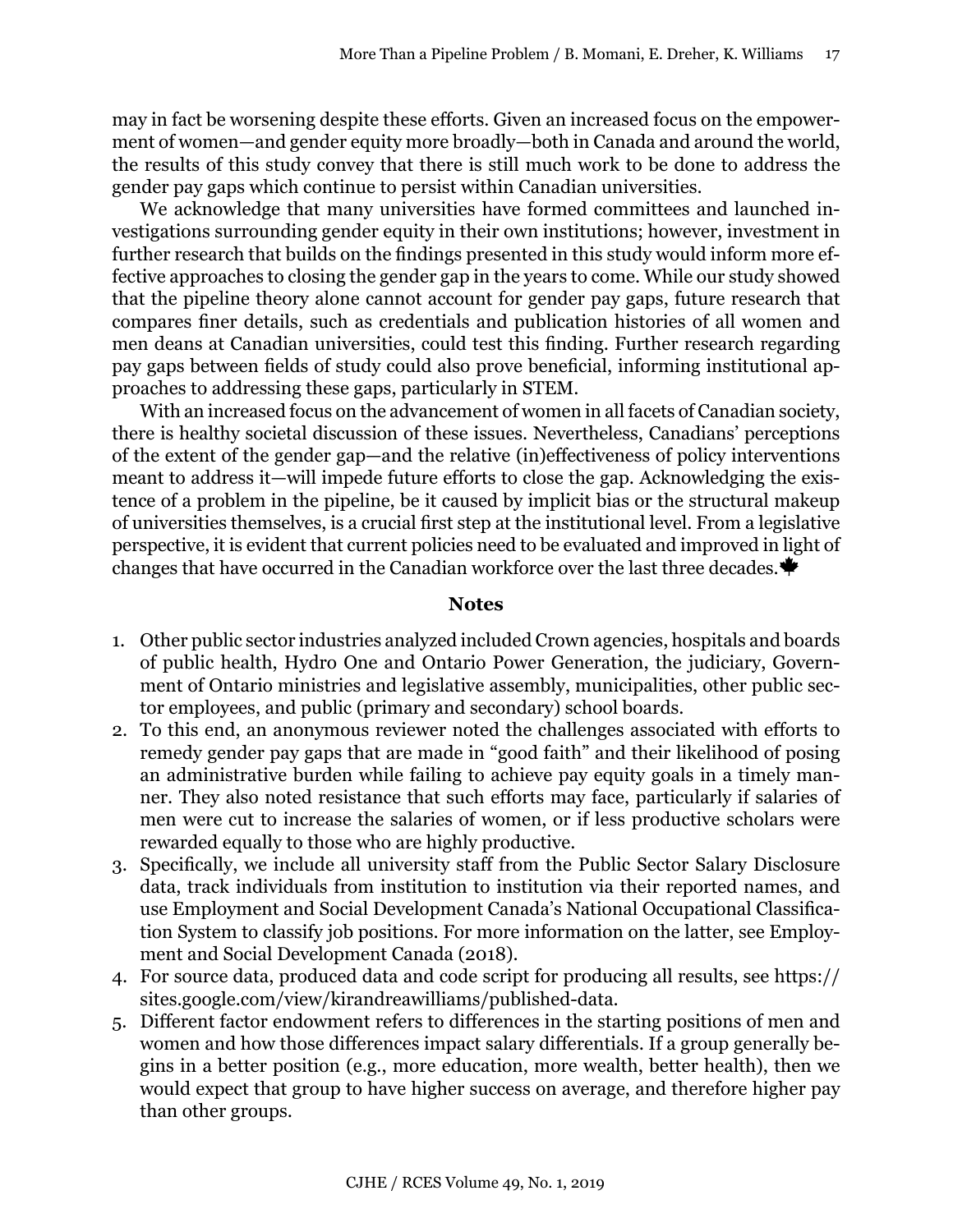- 6. In PSSD, a name may occur twice for the same year if they were "seconded" to another public sector employer. Seconded observations are effectively duplicates except for their additional employer. We removed these observations  $(n = 627)$  in order to remove their statistical bias.
- 7. Conducting nearest neighbour matching on gender by sector, employer, discipline, occupational classification, year, and experience increased mean distance from 0.5925 in the initial sample to 0.7271 in the matched sample—meaning a reduction in overall balance.
- 8. Naive treatment effects represent the most basic mean treatment effects—that is, the mean differences between each study group with no other control variables (Morgan & Winship, 2007). These form the baseline estimate of treatment effects of the study groups. We include them in our analysis for contrast with more robust methods.
- 9. This was necessary due to inconsistencies in recording names in PSSD. As it turned out, the same name over different years might be differently recorded (e.g., "Jane Doe-Hill" could become "Jane Doe Hill"). Some names also experienced minor errors in recording (e.g., the omission of a letter). By using editing distance, we were able to identify and match such names, thereby more accurately measuring the pipeline problem.
- 10. Disciplines included accounting, anthropology, architecture, biochemistry, biology, business, chemistry, communications, computer science, economics, engineering, English, environmental science, genetics, geography, geology, history, kinesiology, law, linguistics, mathematics, medicine, music, pharmacy, philosophy, physics, physiology, political science, psychiatry, psychology, and sociology.
- 11. Pipeline effect is proxied here using years of experience.

# **References**

Academic Women's Association of the University of Alberta (AWA). (2018). Equity at Canadian universities: National, disaggregated and intersectional data. Retrieved from [https://uofaawa.wordpress.com/awa-diversity-gap-campaign/the-diversity-gap-at](https://uofaawa.wordpress.com/awa-diversity-gap-campaign/the-diversity-gap-at-canadian-universities-in-2018/)[canadian-universities-in-2018/](https://uofaawa.wordpress.com/awa-diversity-gap-campaign/the-diversity-gap-at-canadian-universities-in-2018/)

Bichsel, J., & McChesney, J. (2017). *Women's equity in higher education administration: Pay and representation*. College and University Professional Association for Human Resources. Retrieved from [https://www.higheredtoday.org/2017/02/24/](https://www.higheredtoday.org/2017/02/24/womens-equity-higher-education-administration-pay-representation/) [womens-equity-higher-education-administration-pay-representation/](https://www.higheredtoday.org/2017/02/24/womens-equity-higher-education-administration-pay-representation/)

Bothwell, E. (2017, May 17). Canadian university hikes female salaries to remove gender pay gap. *Times Higher Education (THE)*. Retrieved from https://www. timeshighereducation.com/news/canadian-university-hikes-female-salaries-removegender-pay-gap

Brown, L., & Troutt, E. (2017). Sex and salaries at a Canadian university: The song remains the same or the times they are a changin'? *Canadian Public Policy*, *43*(4), 246– 260. https://doi.org/10.3138/cpp.2016-047

Brown, L., Troutt, E., & Prentice, S. (2011). Ten years after: Sex and salaries at a Canadian university. *Canadian Public Policy*, 37(2), 239-255. https://doi.org/10.3138/ cpp.37.2.239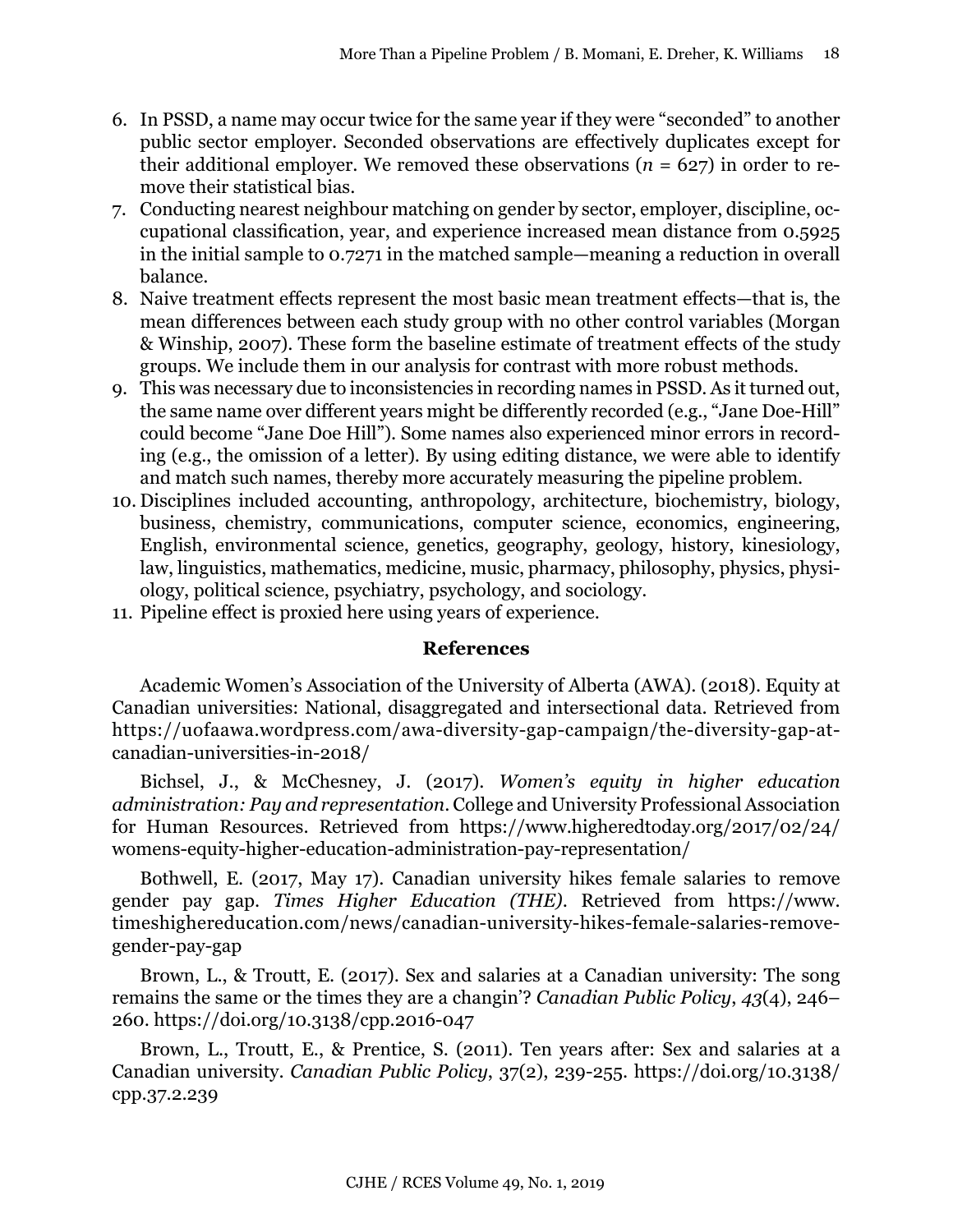Canadian Association of University Teachers (CAUT). (2011). The persistent gap: Understanding male-female salary differentials amongst Canadian academic staff (CAUT Equity Review No. 5).

Canadian Association of University Teachers (CAUT). (2018). 2.1 Average and median salaries of full-time university teachers by rank and gender, 2016–2017. Retrieved from [https://www.caut.ca/content/21-average-and-median-salaries-full-time-university](https://www.caut.ca/content/21-average-and-median-salaries-full-time-university-teachers-rank-and-gender-2016-2017)[teachers-rank-and-gender-2016-2017](https://www.caut.ca/content/21-average-and-median-salaries-full-time-university-teachers-rank-and-gender-2016-2017)

Carlin, P., Kidd, M., Rooney, P., & Denton, B. (2007). The academic gender earnings gap: The effect of market salaries and imperfect productivity measures. *IDEAS Working Paper Series from RePEc; St. Louis*. https://ideas.repec.org/p/iup/wpaper/wp200703. html

Comprehensive R Archive Network (CRAN). (2015). Package "gender." Retrieved from<https://cran.r-project.org/web/packages/gender/gender.pdf>

Eddy, P. L., & Ward, K. (2015). Lean in or opt out: Career pathways of academic women. *Change: The Magazine of Higher Learning*, *47*(2), 6–13. doi:10.1080/0009138 3.2015.1018082

Employment and Social Development Canada. (2018). Welcome to the National Occupational Classification 2016. Retrieved from [http://noc.esdc.gc.ca/English/noc/](http://noc.esdc.gc.ca/English/noc/welcome.aspx?ver=16) [welcome.aspx?ver=16](http://noc.esdc.gc.ca/English/noc/welcome.aspx?ver=16)

Essaji, A., & Horton, S. (2010). Silent escalation: Salaries of senior university administrators in Ontario, 1996–2006. *Higher Education*, *59*(3), 303–322. https://doi. org/10.1007/s10734-009-9249-2

Fogg, P. (2003, April 18). The gap that won't go away: Women continue to lag behind men in pay; the reasons may have little to do with gender bias. *The Chronicle of Higher Education*, *49*(32). https://www.chronicle.com/article/The-Gap-That-Wont-Go-Away/ 12613

Ginther, D. K. (2001). Does science discriminate against women? Evidence from academia, 1973–97. *IDEAS Working Paper Series from RePEc; St. Louis*. https://ideas. repec.org/p/fip/fedawp/2001-2.html

Ginther, D. K., & Hayes, K. J. (2003). Gender differences in salary and promotion for faculty in the humanities 1977–95. *The Journal of Human Resources*, *38*(1), 34–73. doi:10.2307/1558755

Government of Canada, Department of Finance. (2018, February 27). *Budget 2018*. Retrieved from <https://www.budget.gc.ca/2018/docs/plan/toc-tdm-en.html>

Government of Ontario. (2017). Public sector salary disclosure. Retrieved from <https://www.ontario.ca/page/public-sector-salary-disclosure>

Ipsos Public Affairs. (2017). *Global views on women's equality—Ipsos survey*. Retrieved from https://www.ipsos.com/sites/default/files/2017-01/Women and gender\_equality.pdf

Kaplan, S., & Tinsley, A. (1989). The unfinished agenda: Women in higher education administration. *Academe*, *75*(1), 18–22. doi:10.2307/40249780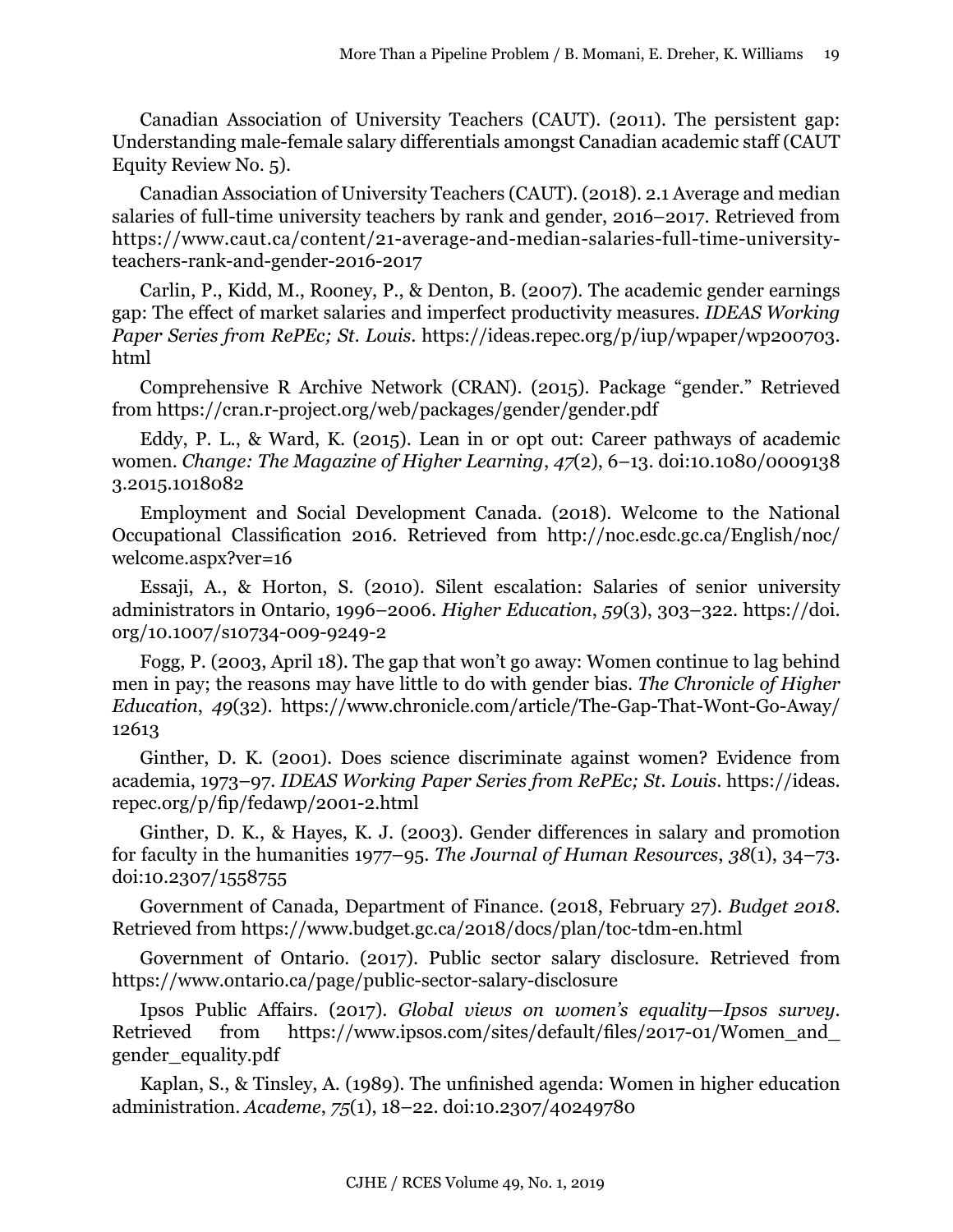Li, P. S. (2012). Differences in employment income of university professors. *Canadian Ethnic Studies, 44*(1), 39–48. doi:10.1353/ces.2012.0012

Loriggio, P. (2016, August 4). University of Waterloo boosts female faculty pay after wage gap uncovered. *The Globe and Mail*. Retrieved from https://www.theglobeandmail. com/news/national/university-of-waterloo-boosts-female-faculty-salaries-after-genderpay-gap-found/article31272503/

McDonald, J. A., & Thornton, R. J. (1998). Private-sector experience with pay equity in Ontario. *Canadian Public Policy/Analyse de Politiques, 24*(2), 185–208. doi:10.2307/3551773

McDonald, J. A., & Thornton, R. J. (2001). Comparable worth in academe: Professors at Ontario universities. *Canadian Public Policy/Analyse de Politiques*, *27*(3), 357–373. doi:10.2307/3552474

McDonald, J. A., & Thornton, R. (2016). Have pay equity laws in Canada helped women? A synthetic-control approach. *American Review of Canadian Studies*, *46*(4), 452–473. doi:10.1080/02722011.2016.1265568

McMaster University. (2015). *An analysis of gender equity in MUFA faculty salaries*. Retrieved from [https://www.mcmaster.ca/vpacademic/documents/MUFA%20](https://www.mcmaster.ca/vpacademic/documents/MUFA%20Gender%20Salary%20Gap%20Analysis_May%202015.pdf) [Gender%20Salary%20Gap%20Analysis\\_May%202015.pdf](https://www.mcmaster.ca/vpacademic/documents/MUFA%20Gender%20Salary%20Gap%20Analysis_May%202015.pdf)

Morgan, S., & Winship, C. (2007). *Counterfactuals and causal inference: Methods and principles for social research*. Cambridge, England: Cambridge University Press.

Mountz, A. (2016). Women on the edge: Workplace stress at universities in North America. *The Canadian Geographer / Le Géographe canadien*, *60*. doi:10.1111/cag.12277

Ornstein, M., & Stewart, P. (1996). Gender and faculty pay in Canada. *The Canadian Journal of Sociology / Cahiers canadiens de sociologie*, *21*(4), 461–481. doi:10.2307/3341526

Pay Equity Commission. (2018). *2018–19 gender wage gap grant program guidelines*. Retrieved from [http://www.payequity.gov.on.ca/en/DocsEN/2018-19%20GWGGP%20](http://www.payequity.gov.on.ca/en/DocsEN/2018-19%20GWGGP%20Program%20Guidelines%20EN.pdf) [Program%20Guidelines%20EN.pdf](http://www.payequity.gov.on.ca/en/DocsEN/2018-19%20GWGGP%20Program%20Guidelines%20EN.pdf)

Sen, A., Ariizumi, H., & DeSousa, N. (2014). Evaluating the relationship between pay and research productivity: Panel data evidence from Ontario universities. *Canadian Public Policy*, *40*(1), 1–14. doi:10.3138/cpp.2012-065

Valian, V. (2005). Beyond gender schemas: Improving the advancement of women in academia. *Hypatia*, *20*(3), 198–213. doi:10.1111/j.1527-2001.2005.tb00495.x

van Anders, S. M. (2004). Why the academic pipeline leaks: Fewer men than women perceive barriers to becoming professors. *Sex Roles*, *51*(9–10), 511–521. doi:10.1007/ s11199-004-5461-9

Warman, C., Woolley, F., & Worswick, C. (2010). The evolution of male-female earnings differentials in Canadian universities, 1970–2001. *Canadian Journal of Economics*, *43*(1), 347–372. https://doi.org/10.1111/j.1540-5982.2009.01575.x